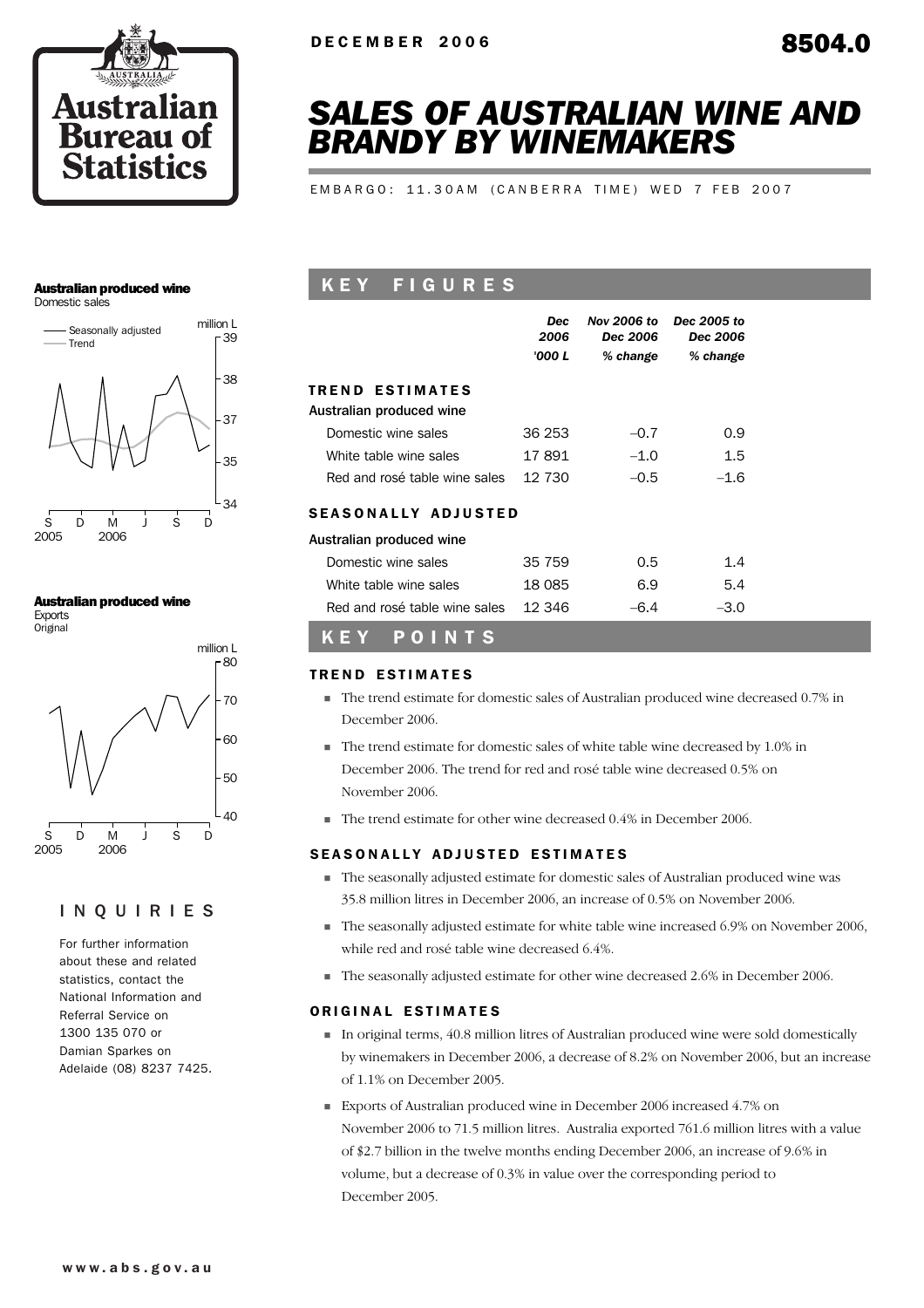# NOTES

| FORTHCOMING ISSUES    | <b>ISSUE</b>                        | <b>RELEASE DATE</b>                                                          |
|-----------------------|-------------------------------------|------------------------------------------------------------------------------|
|                       | January 2007                        | 6 March 2007                                                                 |
|                       | February 2007                       | 4 April 2007                                                                 |
|                       | March 2007                          | 9 May 2007                                                                   |
|                       | April 2007                          | 6 June 2007                                                                  |
|                       | May 2007                            | 5 July 2007                                                                  |
|                       | June 2007                           | 7 August 2007                                                                |
|                       |                                     |                                                                              |
| CHANGES IN THIS ISSUE | There are no changes in this issue. |                                                                              |
| DATA NOTES            |                                     | There are no data notes in this issue.                                       |
| ROUNDING              |                                     | Where figures have been rounded, discrepancies may occur between sums of the |
|                       | component items and totals.         |                                                                              |
|                       |                                     |                                                                              |
| ABBREVIATIONS         | million dollars<br>$_{\rm sm}$      |                                                                              |
|                       | <b>ABS</b>                          | Australian Bureau of Statistics                                              |
|                       | AWBC                                | Australian Wine and Brandy Corporation                                       |
|                       | free on board<br>f.o.b.             |                                                                              |
|                       | HS                                  | Harmonized Commodity Description and Coding System (Harmonized System)       |
|                       | litre<br>L                          |                                                                              |
|                       | litres of alcohol<br>L al           |                                                                              |
|                       |                                     |                                                                              |

Susan Linacre Acting Australian Statistician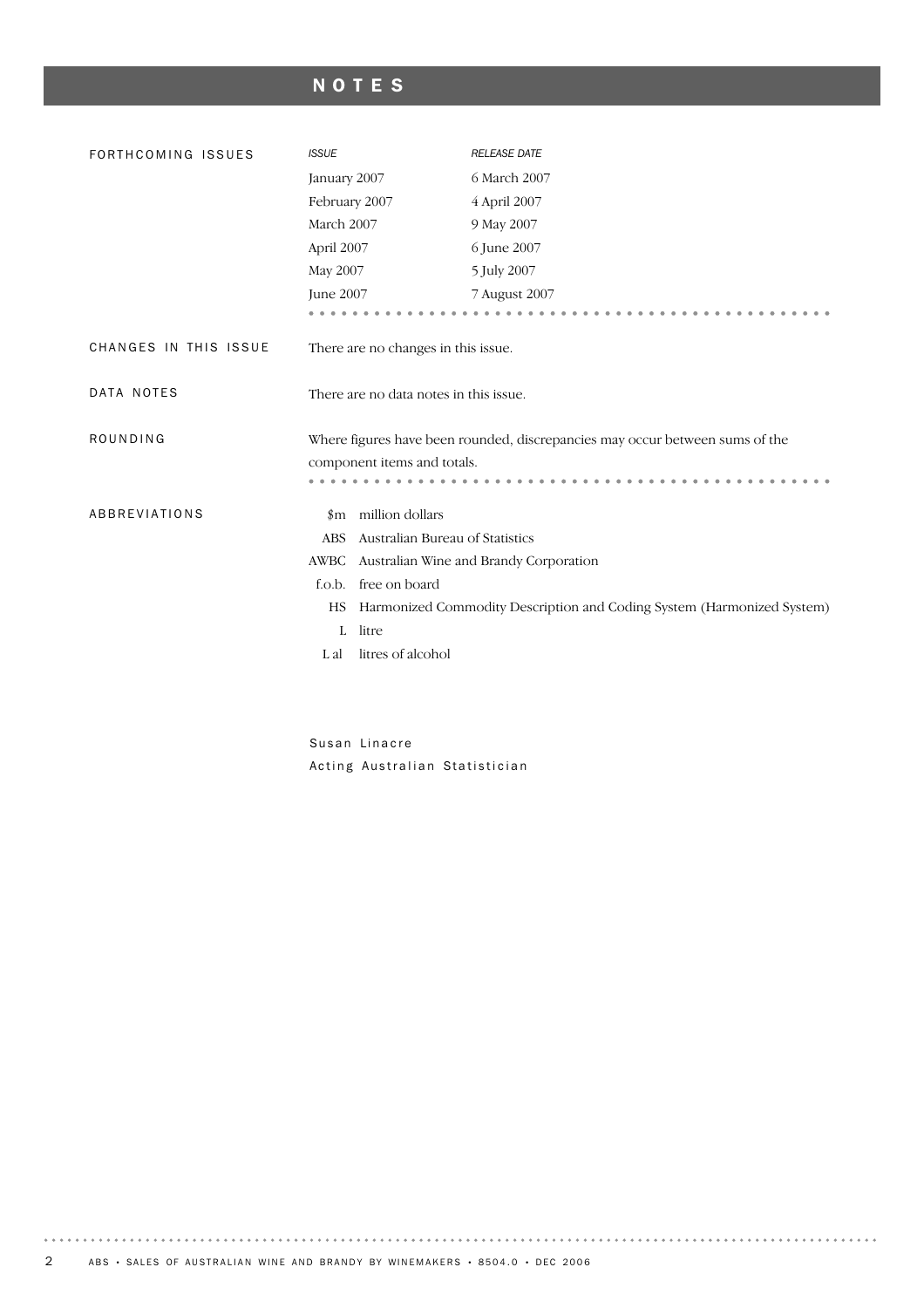# DOMESTIC AUSTRALIAN TABLE WINE SALES TREND

TOTAL WHITE AND RED/ROSÉ TABLE WINE The trend estimate for white table wine sales decreased 1.0% in December 2006. This was the fourth consecutive month of decline, after increases in the previous twelve months. The trend estimate for red and rosé wine sales decreased 0.5% on November 2006, the second consecutive monthly decrease.



TABLE WINE, GLASS CONTAINER LESS THAN 2 LITRES The trend estimate for sales of white table wine in glass containers of less than 2 litres decreased 2.7% on November 2006. The trend estimate for red and rosé wine sales in glass containers of less than 2 litres decreased 1.5% in December 2006, the third consecutive month of decrease.





TABLE WINE, SOFT PACK CONTAINERS The trend estimate for domestic sales of white table wine in soft packs increased 0.2% on November 2006. The trend estimate for red and rosé wine sales in soft packs increased 1.0% in December 2006, the fourth consecutive month of increase.

TABLE WINE, Soft pack containers: Trend

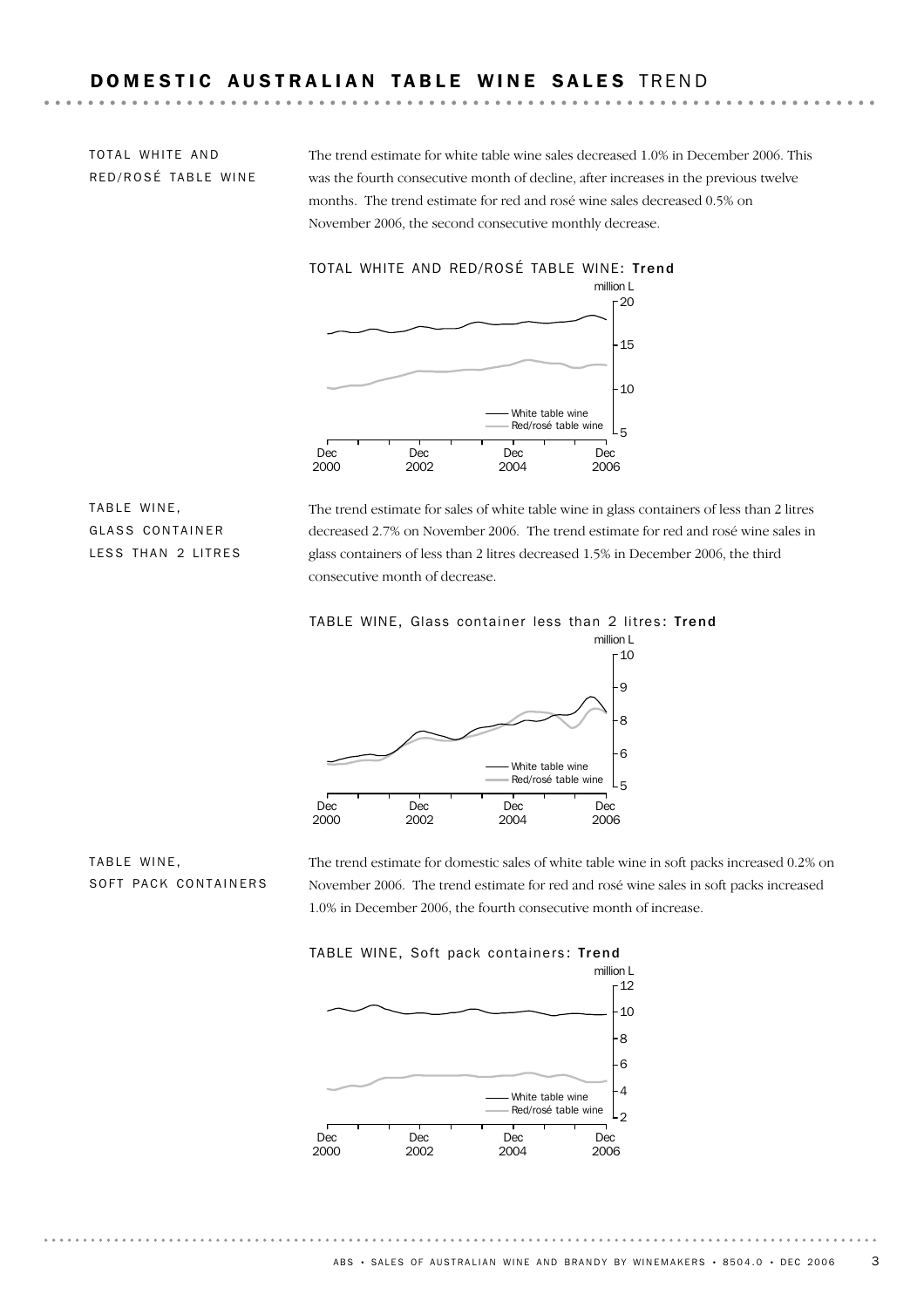# EXPORTS OF AUSTRALIAN PRODUCED WINE

ANNUAL EXPORTS OF AUSTRALIAN PRODUCED WINE

The graph below shows that there has been steady growth in the quantity of exports of Australian produced wine over the last fifteen years. In 1990-91, 54.2 million litres of wine were exported. Exports grew rapidly to over 100 million litres in 1992–93 and between 1998–99 and 1999–2000 grew 41.8% to reach 284.9 million litres. Over the next three years there were rises of 18.7%, 23.7% and 24.0% respectively. Wine exports increased 12.7% in 2003–04 to 584.3 million litres and then rose 14.6% in 2004–05 to 669.7 million litres. Wine exports continued to rise in 2005–06, reaching 722.0 million litres, a 7.8% increase on 2004-05.

#### EXPORTS OF AUSTRALIAN PRODUCED WINE, Annual totals: Original



## EXPORTS OF WHITE AND RED/ROSÉ TABLE WINE

In original terms, 71.5 million litres of Australian produced wine were exported in December 2006, an increase of 4.7% on November 2006 and 14.8% on December 2005. In December 2006, 22.7 million litres of Australian produced white table wine were exported, a decrease of 2.4% on November 2006, but an increase of 1.3% on December 2005. Australian producers exported 47.5 million litres of red and rosé table wine in December 2006, an increase of 10.1% on November 2006 and 23.8% on December 2005.



#### EXPORTS OF TABLE WINE BY TYPE: Original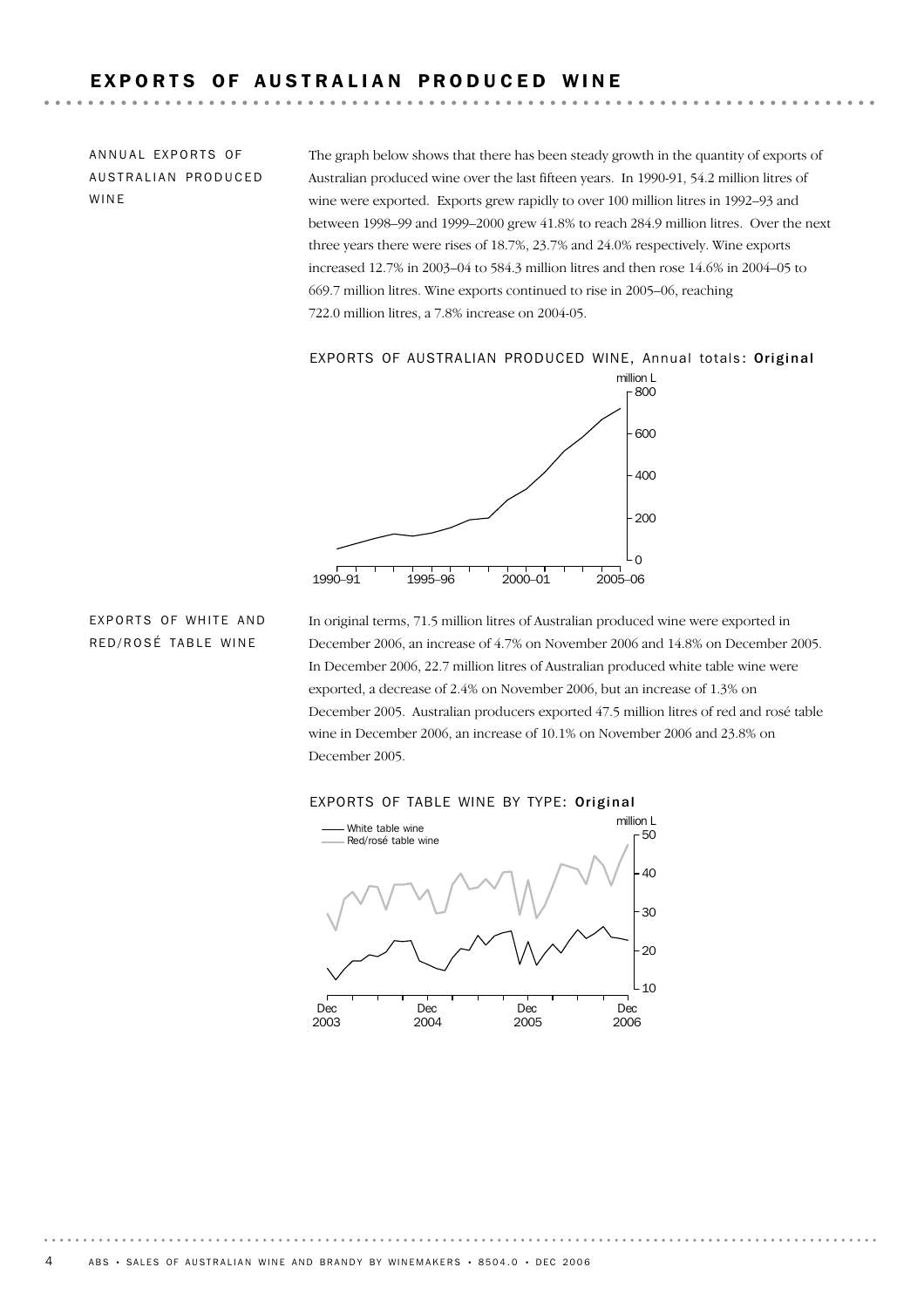UNIT VALUE OF WINE EXPORTS

In original terms, 71.5 million litres of wine valued at \$259.2m were exported in December 2006, an increase of 4.7% in quantity and 4.2% in value on November 2006. The average value of Australian wine exported in December 2006 was \$3.63 per litre, down from \$3.85 per litre in December 2005 and \$3.64 per litre in November 2006.

UNIT VALUE OF WINE EXPORTS: Original



DIFFERENCES BETWEEN ABS AND AWBC WINE EXPORT FIGURES

The value of wine exports reported in this publication is derived by the Australian Bureau of Statistics (ABS) from customs export records and the ABS converts the value on the day of shipment, at the daily conversion rate (see paragraph 10 of the Explanatory Notes for more detail). The Australian Wine and Brandy Corporation (AWBC) also report the value of exports and the exporter makes the conversion when submitting wine for export approval. With the AWBC method, it is expected that some of the conversions will occur at hedged rates. This does not occur with the ABS method. For December, the value reported by the ABS was \$259.2m, while the AWBC value was \$254.8m. When the Australian exchange rate is moving significantly the alternative methods will result in diverging valuations.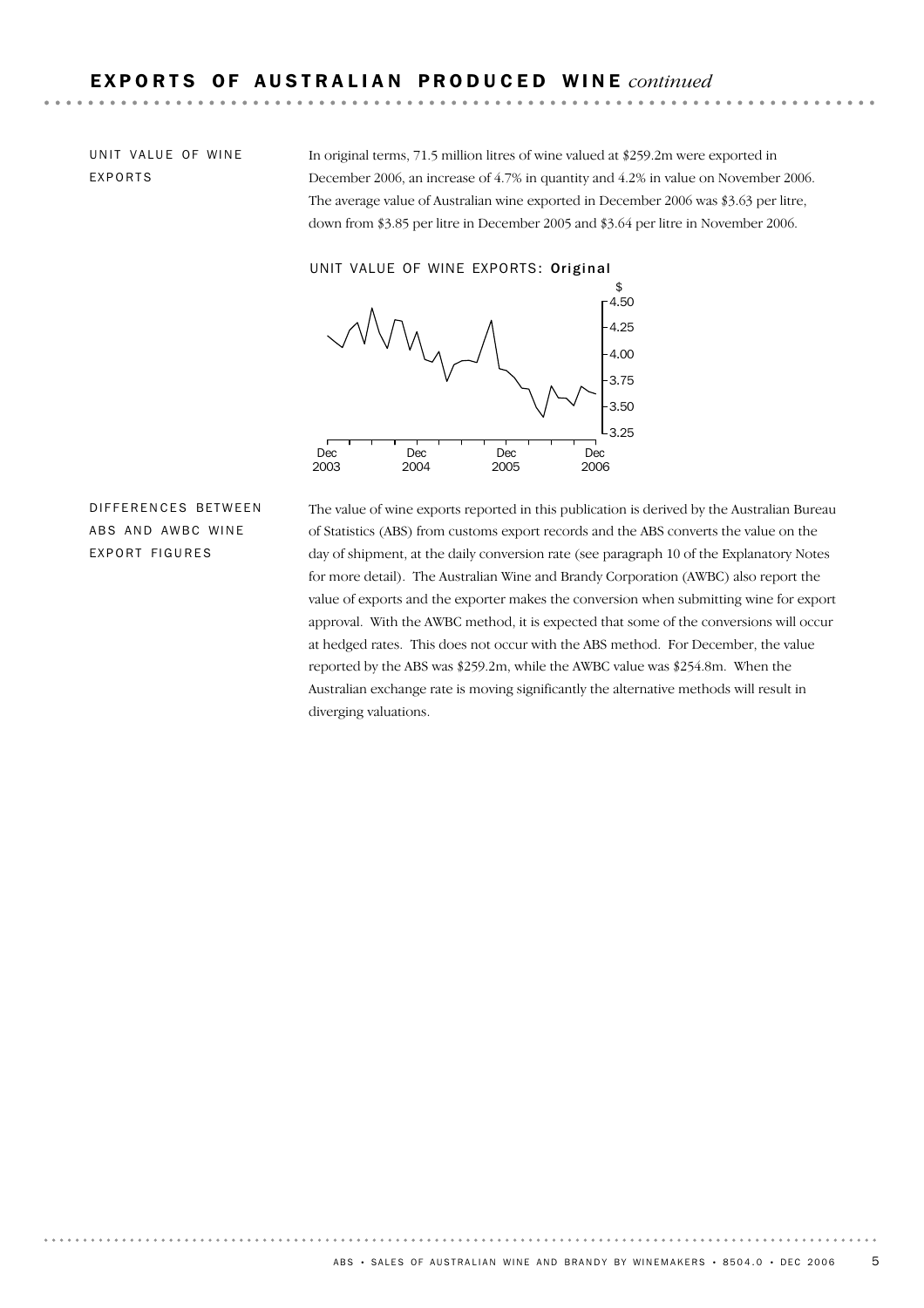WINE IMPORTS CLEARED FOR HOME CONSUMPTION

In original terms, 3.4 million litres of wine, valued at \$27.9 million were imported in December 2006, a decrease of 22.8% in quantity and 28.7% in value on November 2006. The average value of wine imports cleared for home consumption in December 2006 was \$8.31 per litre, up from \$7.79 per litre in December 2005.

#### WINE IMPORTS CLEARED: Original



DISPOSALS OF AUSTRALIAN PRODUCED WINE AND WINE AVAILABLE FOR CONSUMPTION IN AUSTRALIA

The original data for the December quarter 2006 shows that wine available for consumption in Australia increased 0.6% on the same quarter in 2005. Domestic sales of Australian wine decreased 0.6%, and wine imports increased 14.2%. Total disposals of Australian produced wine increased by 7.8% on the same quarter in 2005 with exports increasing by 13.7%.

|              | Domestic   | Wine imports |               |            | Total          |
|--------------|------------|--------------|---------------|------------|----------------|
|              | sales of   | cleared      | Wine          | Exports of | disposals of   |
|              | Australian | for home     | available for | Australian | Australian     |
|              | produced   | consumption  | consumption   | produced   | produced       |
|              | wine (A)   | (B)          | $(A + B)$     | wine(C)    | wine $(A + C)$ |
| Period       | '000 L     | '000L        | '000 L        | '000 L     | '000 L         |
| 2003-04      | 417378     | 18 7 37      | 436 115       | 584 319    | 1 001 697      |
| $2004 - 05$  | 430 131    | 22 139       | 452 270       | 669 720    | 1 0 9 8 8 5 1  |
| 2005-06      | 431 099    | 27 165       | 458 264       | 721 771    | 1 152 870      |
| Dec qtr 2005 | 126 394    | 10 303       | 136 697       | 178 127    | 304 521        |
| Dec gtr 2006 | 125 689    | 11 768       | 137 457       | 202 530    | 328 219        |

 $6$  ABS • SALES OF AUSTRALIAN WINE AND BRANDY BY WINEMAKERS • 8504.0 • DEC 2006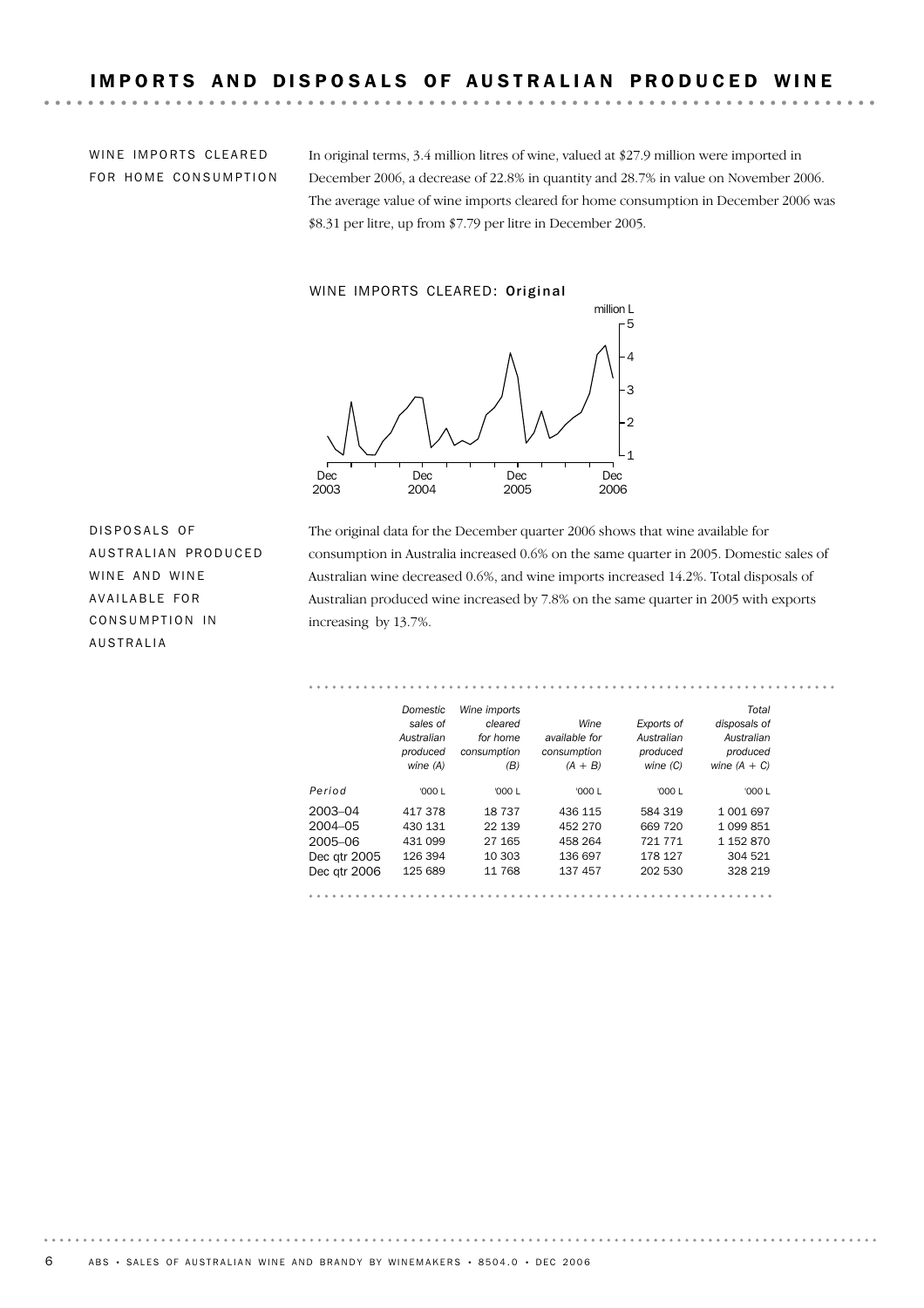#### DOMESTIC SALES OF AUSTRALIAN WINE, By container type

#### WHITE TABLE WINE **RED AND ROSÉ TABLE WINE** RED AND ROSÉ TABLE WINE *Total Total Glass less Soft Glass less Soft table other Total packs*(a) *than 2 litres packs*(a) *Total*(b) *than 2 litres Total*(b) *wine wine wine Period* '000 L '000 L '000 L '000 L '000 L '000 L '000 L '000 L '000 L ORIGINAL **2003–04** 84 225 120 935 207 962 82 832 62 795 147 074 355 037 62 338 **417 378**<br>**2004–05** 89 477 118 803 209 348 91 146 63 032 155 491 364 836 65 293 **430 131** 2003–04 84 225 120 935 207 962 82 832 62 795 147 074 355 037 62 338 417 378 2005–06 92 330 118 195 211 913 91 155 61 153 153 609 365 523 65 575 431 099 2005 December 9 557 9 559 19 294 8 154 4 555 12 779 32 074 8 221 40 295 2006 January 5 017 7 199 12 318 3 744 2 794 6 570 18 887 3 048 21 936 February 6 800 9 929 16 863 5 791 4 481 10 360 27 223 3 749 30 972 March 8 033 10 755 18 977 6 605 4 970 11 676 30 653 4 903 35 556 April 7 419 9 583 17 058 6 684 4 943 11 986 29 044 4 952 33 996<br>May 7 222 10 589 17 951 7 727 5 375 13 327 31 278 4 637 35 915 May 7 222 10 589 17 951 7 727 5 375 13 327 31 278 4 637 **35 915** June 6 556 9 177 15 855 8 090 4 644 12 790 28 645 4 513 33 158 July 7 985 9 309 17 370 9 289 5 798 15 277 32 647 4 658 37 305 August 7957 10 912 18 950 9 486 6 181 16 120 35 071 5 108 40 178<br>September 9 890 9 485 19 531 9 071 4 630 13 775 33 305 6 597 39 902 September 9890 9485 19531 9071 4630 13775 33305 6597 39902 October 9 394 9 810 19 301 9 401 4 600 13 773 33 300 6 397 39 302<br>October 9 394 9 810 19 4 95 8 778 4 798 13 701 33 197 7 364 40 561 November 9 665 11 163 21 018 9 336 5 683 15 240 36 258 8 115 44 373 December 9 751 10 152 20 176 8 142 4 227 12 497 32 674 8 081 40 755 SEASONALLY ADJUSTED 2005 December 7 524 9 525 17 156 7 538 5 116 12 733 29 889 5 383 35 272 2006 January 7 523 9 690 17 361 7 248 5 037 12 357 29 718 5 359 35 077 February 7 771 10 583 18 489 7 630 5 916 13 682 32 171 5 641 37 812 April 8 077 9 916 18 041 7 540 4 877 12 609 30 650 5 724 36 374 March 7 824 9 475 17 445 6 935 4 932 12 023 29 468 5 539 **35 007** May 7 798 9 834 17 771 6 960 4 920 12 323 30 094 5 026 **35 120** June 7 793 9 844 17 740 7 547 4 636 12 253 29 993 5 306 **35 299** July 8 338 9 573 18 033 8 869 4 943 14 001 32 034 5 205 37 239 August 8 139 10 534 18 790 8 399 4 879 13 476 32 266 5 030 37 296<br>September 9 757 9 480 19 407 8 077 4 252 12 412 31 819 6 032 37 851 September 9 757 9 480 19 407 8 077 4 252 12 412 31 819 6 032 37 851 October 8 179 9 480 19 407 8 8077 4 232 12 412 31 819 8032 37 831<br>October 8 179 9 617 18 162 7 997 4 528 12 664 30 826 5 995 36 821 November 7 099 9 629 16 916 7 764 5 241 13 193 30 109 5 473 35 582 December 7 750 10 170 18 085 7 496 4 713 12 346 30 431 5 328 35 759 TREND 2005 December 7 728 9 776 17 627 7 599 5 243 12 933 30 560 5 379 35 939 2006 January 7 712 9 828 17 664 7 466 5 252 12 826 30 490 5 455 35 945<br>
February 7 718 9 862 17 703 7 329 5 212 12 666 30 369 5 504 35 873 February 7718 9862 17 703 7329 5 212 12 666 30 369 5 504 35 873 Applicary<br>
April 110 9 002 11 100<br>
April 1 743 9 880 17 741 7 239 5 138 12 517 30 258 5 489 **35 747**<br>
April 1 7 817 9 880 17 805 7 245 5 040 12 437 30 242 5 413 **35 655**<br>
May 7 973 9 877 17 953 7 362 4 913 12 431 30 384 5 March 7 743 9 880 17 741 7 239 5 138 12 517 30 258 5 489 **35 747** May 7 973 9 877 17 953 7 362 4 913 12 431 30 384 5 330 **35 714** June 8 167 9 858 18 136 7 558 4 789 12 501 30 637 5 300 **35 937** July 8 331 9 836 18 301 7 763 4 711 12 624 30 925 5 346 36 271 August 8 409 9 826 18 399 7 915 4 692 12 754 31 153 5 445 36 598<br>
September 8 375 9 807 18 374 7 975 4 697 12 819 31 193 5 551 36 744 September 8 375 9 807 18 374 7 975 4 697 12 819 31 193 5 551 **36 744** October 8 239 9 796 18 247 7 956 4 715 12 819 31 066 5 621 36 687 November 8 047 9 806 18 076 7 896 4 748 12 793 30 869 5 652 36 521 December 7 831 9 830 17 891 7 782 4 795 12 730 30 621 5 632 36 253

(a) Soft pack containers include all collapsible packs, plastic or otherwise.

(b) Components do not add to total. The difference between the components and total is 'wine in other containers' (see Glossary).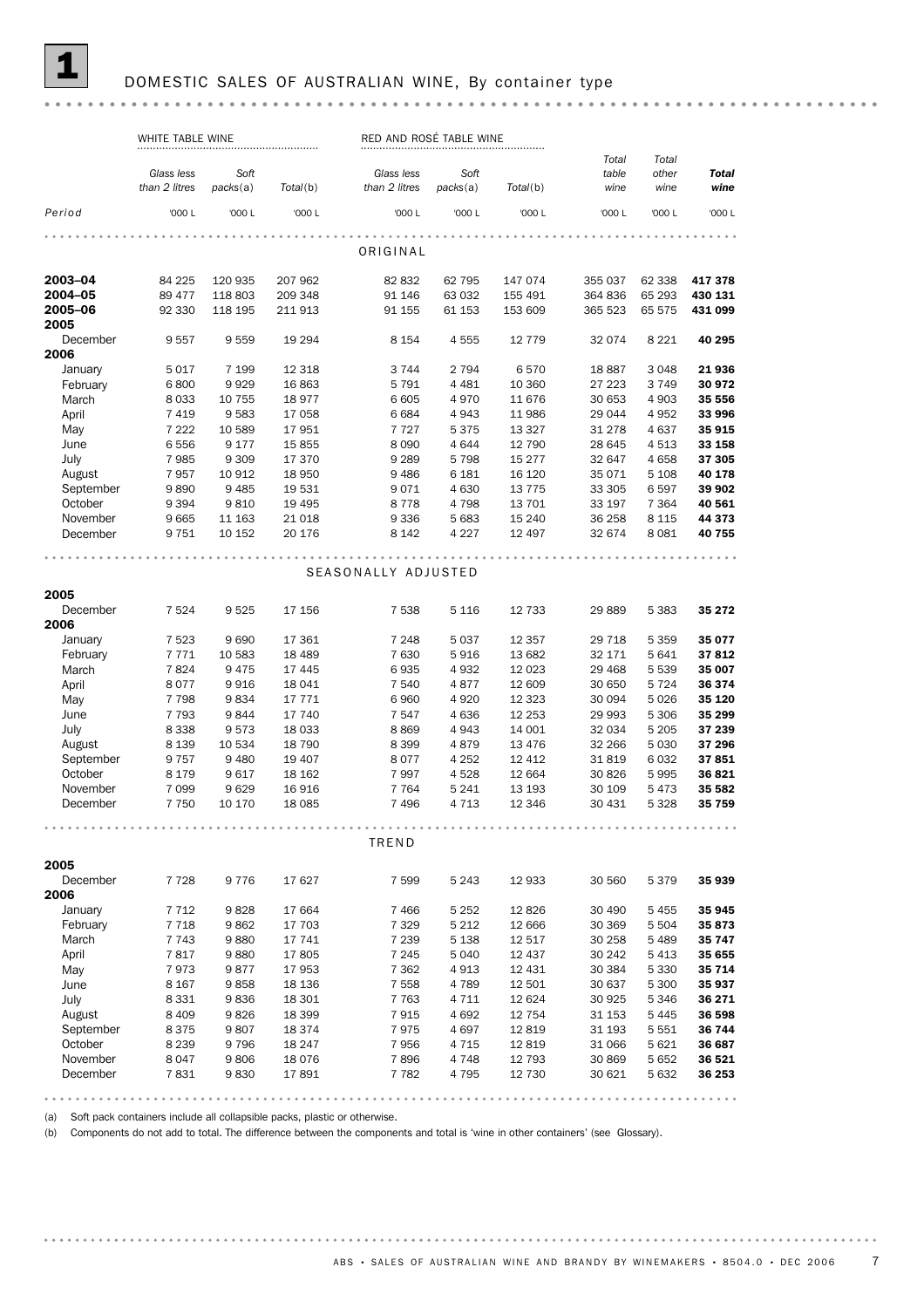|           | Table   | Fortified | Sparkling bottle<br>fermentation(a) | Sparkling bulk<br>fermentation(a) | Carbonated | Other wine<br>products(b) | Vermouth | Brandy(c) |
|-----------|---------|-----------|-------------------------------------|-----------------------------------|------------|---------------------------|----------|-----------|
| Period    | '000 L  | '000 L    | '000 L                              | '000 L                            | '000 L     | '000 L                    | '000 L   | '000 L al |
|           |         |           |                                     |                                   |            |                           |          |           |
| 2003-04   | 355 037 | 21 201    | 21 555                              | 13 121                            | 3 4 6 8    | 2 7 3 8                   | 255      | 618       |
| 2004-05   | 364 836 | 19 934    | 22 988                              | 15 4 10                           | 4 2 0 6    | 2547                      | 208      | 576       |
| 2005-06   | 365 523 | 18 510    | 23 1 28                             | 16 659                            | 4 2 4 8    | 2833                      | 197      | 535       |
| 2005      |         |           |                                     |                                   |            |                           |          |           |
| December  | 32 0 74 | 1532      | 3 3 4 2                             | 2 5 1 3                           | 485        | 330                       | 20       | 73        |
| 2006      |         |           |                                     |                                   |            |                           |          |           |
| January   | 18887   | 854       | 1 0 4 2                             | 708                               | 243        | 188                       | 13       | 26        |
| February  | 27 223  | 1 1 3 3   | 1 3 4 5                             | 737                               | 349        | 171                       | 14       | 30        |
| March     | 30 653  | 1 2 8 6   | 1783                                | 1 2 9 7                           | 308        | 214                       | 16       | 34        |
| April     | 29 044  | 1557      | 1624                                | 1 2 4 4                           | 304        | 207                       | 16       | 38        |
| May       | 31 278  | 1690      | 1421                                | 987                               | 309        | 211                       | 18       | 43        |
| June      | 28 645  | 1671      | 1 1 5 7                             | 1 1 4 8                           | 273        | 248                       | 16       | 35        |
| July      | 32 647  | 1751      | 1 3 4 9                             | 989                               | 290        | 264                       | 15       | 58        |
| August    | 35 071  | 1747      | 1639                                | 1 1 0 3                           | 336        | 271                       | 12       | 42        |
| September | 33 305  | 1548      | 2 5 1 0                             | 1915                              | 351        | 255                       | 17       | 31        |
| October   | 33 197  | 1 2 2 1   | 3 1 7 1                             | 2 3 2 9                           | 413        | 220                       | 11       | 64        |
| November  | 36 258  | 1565      | 3 1 2 7                             | 2607                              | 465        | 333                       | 17       | 54        |
| December  | 32 674  | 1 4 0 8   | 3 1 6 3                             | 2 7 7 3                           | 401        | 312                       | 25       | 44        |
|           |         |           |                                     |                                   |            |                           |          |           |

(a) Spritzig table wines are included with table wine. (c) Quantities on which excise duty was paid.

(b) See paragraph 4 of the Explanatory Notes and Glossary.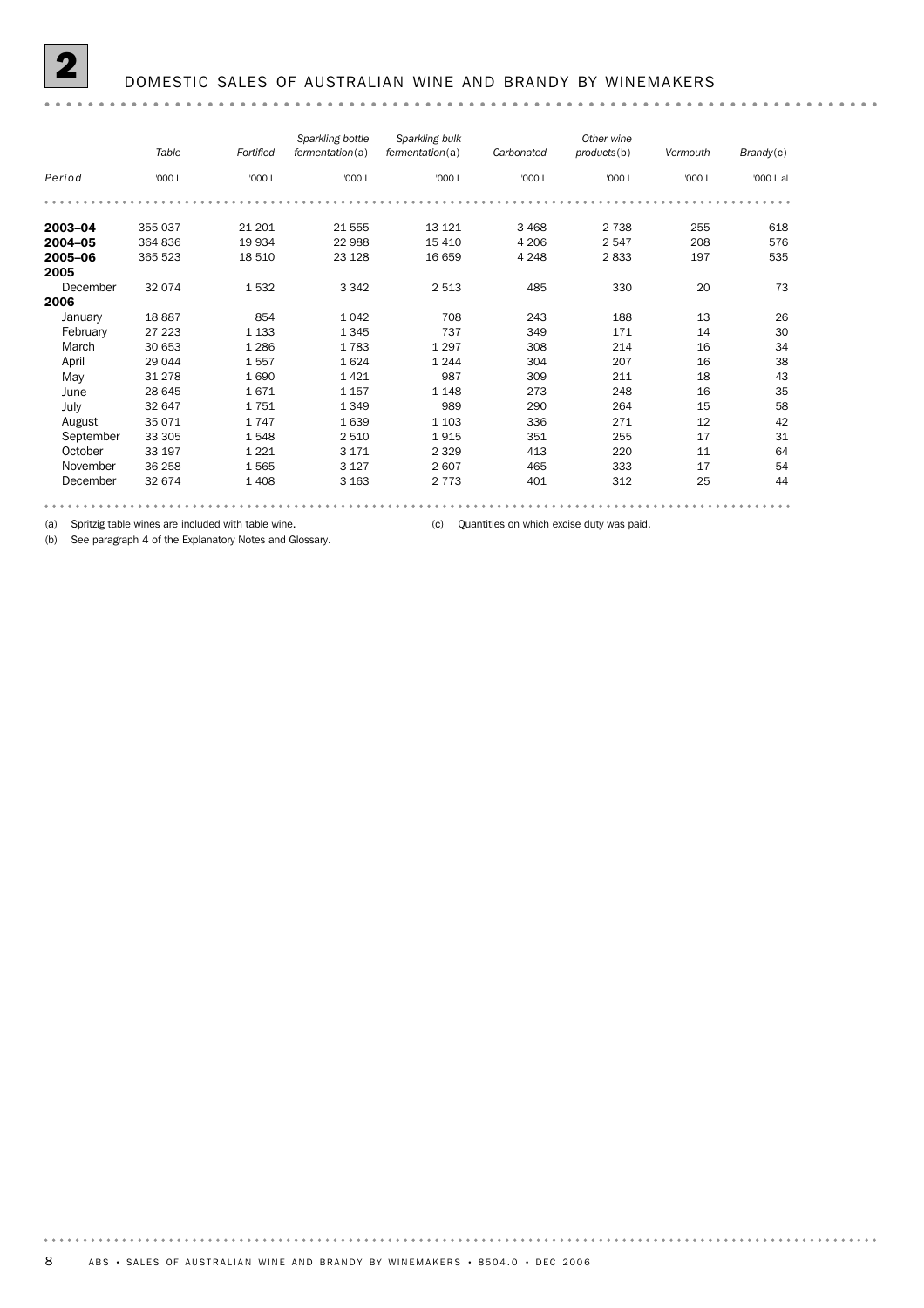|--|--|

|           | Sherry in glass<br>less than 2 litres | Port in glass<br>less than 2 litres | Other in glass<br>less than 2 litres(a) | Soft packs | All other<br>containers(b) | <b>Total fortified</b> |
|-----------|---------------------------------------|-------------------------------------|-----------------------------------------|------------|----------------------------|------------------------|
|           | '000 L                                | '000 L                              | '000 L                                  | '000 L     | '000 L                     | '000 L                 |
|           |                                       |                                     |                                         |            |                            |                        |
| 2003-04   | 2 0 4 1                               | 4 2 9 6                             | 377                                     | 9 0 4 2    | 5 4 4 7                    | 21 201                 |
| 2004-05   | 1879                                  | 3932                                | 368                                     | 8931       | 4825                       | 19 934                 |
| 2005-06   | 1751                                  | 3785                                | 366                                     | 8 2 7 9    | 4 3 2 5                    | 18 510                 |
| 2005      |                                       |                                     |                                         |            |                            |                        |
| December  | 153                                   | 410                                 | 55                                      | 608        | 306                        | 1532                   |
| 2006      |                                       |                                     |                                         |            |                            |                        |
| January   | 91                                    | 151                                 | 20                                      | 389        | 203                        | 854                    |
| February  | 103                                   | 173                                 | 16                                      | 545        | 295                        | 1 1 3 3                |
| March     | 109                                   | 236                                 | 27                                      | 634        | 279                        | 1 2 8 6                |
| April     | 123                                   | 286                                 | 22                                      | 786        | 340                        | 1557                   |
| May       | 168                                   | 312                                 | 34                                      | 799        | 378                        | 1690                   |
| June      | 139                                   | 344                                 | 39                                      | 716        | 431                        | 1671                   |
| July      | 165                                   | 314                                 | 36                                      | 821        | 415                        | 1751                   |
| August    | 143                                   | 371                                 | 44                                      | 803        | 387                        | 1747                   |
| September | np                                    | 323                                 | np                                      | 639        | 380                        | 1548                   |
| October   | 90                                    | 222                                 | 37                                      | 592        | 280                        | 1 2 2 1                |
| November  | 161                                   | 344                                 | 52                                      | 636        | 371                        | 1565                   |
| December  | 152                                   | 335                                 | 47                                      | 576        | 298                        | 1408                   |
|           |                                       |                                     |                                         |            |                            |                        |

over.

np not available for publication but included in totals where applicable, unless otherwise indicated

(b) Includes tankers, cans and rigid containers including glass 2 litres and

(a) Includes muscat, madiera, tokay and white port.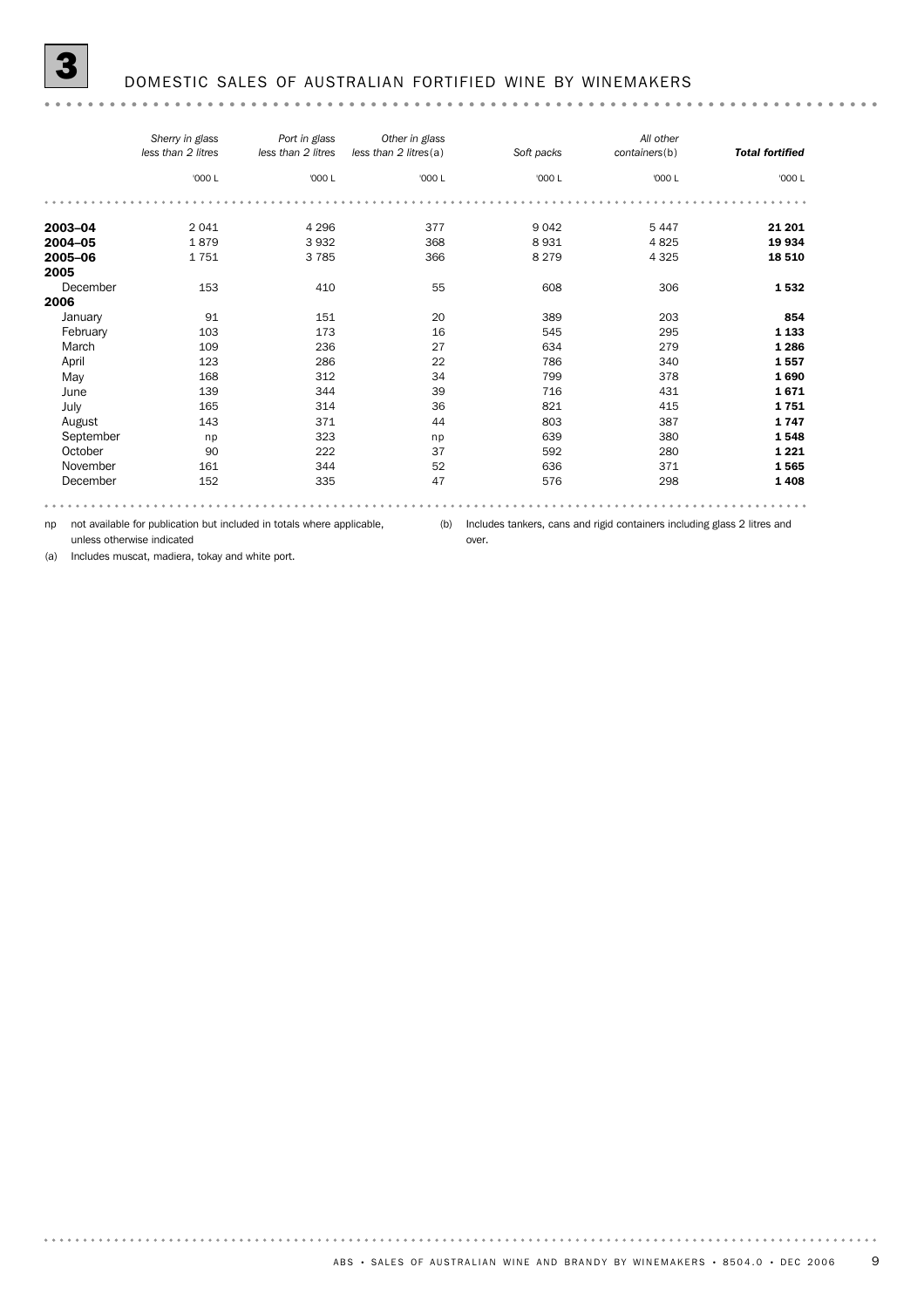|                 | WINE TYPE |           |                   |           |           |            |                    |
|-----------------|-----------|-----------|-------------------|-----------|-----------|------------|--------------------|
|                 |           |           |                   |           |           |            |                    |
|                 | White     | Red/rosé  | Total             | Fortified | Sparkling |            | <b>Total</b>       |
| Period          | table     | table(b)  | table             | wine      | wine      | Other      | wine               |
|                 |           |           |                   |           |           |            |                    |
|                 |           |           |                   |           |           |            |                    |
|                 |           |           | OUANTITY ('000 L) |           |           |            |                    |
|                 |           |           |                   |           |           |            |                    |
| 2003-04         | 206 487   | 364 767   | 571 254           | 2512      | 9805      | 749        | 584 319            |
| 2004-05         | 233 898   | 420 615   | 654 513           | 2 0 6 9   | 12 4 4 5  | 693<br>733 | 669 720<br>721 771 |
| 2005-06<br>2005 | 258 794   | 445 319   | 704 113           | 2587      | 14 3 38   |            |                    |
| October         | 25 177    | 40 577    | 65 754            | 151       | 2 5 2 4   | 49         | 68 478             |
| November        | 16 4 22   | 29 241    | 45 663            | 165       | 1473      | 80         | 47 382             |
| December        | 22 376    | 38 332    | 60 708            | 231       | 1 2 7 4   | 54         | 62 267             |
| 2006            |           |           |                   |           |           |            |                    |
| January         | 16 268    | 28 391    | 44 659            | 196       | 683       | 98         | 45 637             |
| February        | 19 306    | 31 695    | 51 001            | 257       | 828       | 40         | 52 127             |
| March           | 21 7 1 1  | 36826     | 58 537            | 185       | 1 3 1 4   | 95         | 60 131             |
| April           | 19 368    | 42 435    | 61 803            | 346       | 906       | 47         | 63 102             |
| May             | 22 755    | 41 7 7 2  | 64 526            | 375       | 842       | 73         | 65817              |
| June            | 25 497    | 41 170    | 66 667            | 171       | 1 1 9 8   | 80         | 68 116             |
| July            | 23 205    | r37 280   | r60 485           | 205       | 1 2 2 4   | 55         | r61969             |
| August          | r24 449   | 44 692    | r69 142           | 312       | 1778      | 58         | r71 290            |
| September       | r26 283   | r42 136   | r68 419           | 451       | 1892      | 71         | r70833             |
| October         | 23 516    | r36 951   | r60 467           | 202       | 2 0 9 1   | 75         | r62834             |
| November        | r23 226   | r43 105   | r66 330           | r238      | r1586     | 78         | r68 233            |
| December        | 22 678    | 47 472    | 70 150            | 238       | 1 0 3 5   | 40         | 71 464             |
|                 |           |           |                   |           |           |            |                    |
|                 |           |           |                   |           |           |            |                    |
|                 |           |           | VALUE(c) (\$'000) |           |           |            |                    |
| 2003-04         | 793 900   | 1 628 008 | 2 421 908         | 13 665    | 53 346    | 4 7 4 0    | 2 493 659          |
| 2004–05         | 843 033   | 1787050   | 2 630 083         | 12 653    | 67 502    | 4910       | 2 7 1 5 1 4 9      |
| 2005-06         | 862 756   | 1791760   | 2 654 516         | 15 2 29   | 81 138    | 4 3 6 6    | 2 755 249          |
| 2005            |           |           |                   |           |           |            |                    |
| October         | 94 488    | 185 816   | 280 304           | 1802      | 13 397    | 302        | 295 804            |
| November        | 52 650    | 121 109   | 173 759           | 1 0 9 3   | 7820      | 425        | 183 097            |
| December        | 71 980    | 157 252   | 229 232           | 1386      | 8521      | 430        | 239 569            |
| 2006            |           |           |                   |           |           |            |                    |
| January         | 56 651    | 111 085   | 167 736           | 758       | 3 6 8 0   | 382        | 172 556            |
| February        | 59 698    | 125 506   | 185 203           | 1 3 0 4   | 5 0 5 4   | 161        | 191 723            |
| March           | 68 817    | 142 298   | 211 116           | 1370      | 7 5 1 9   | 738        | 220 742            |
| April           | 63 541    | 149 593   | 213 134           | 1803      | 5 3 3 1   | 341        | 220 610            |
| May             | 68 720    | 148 421   | 217 141           | 1 1 6 0   | 5470      | 342        | 224 113            |
| June            | 80 289    | 163 679   | 243 968           | 995       | 6627      | 447        | 252 036            |
| July            | 75 120    | r138877   | r213 998          | 1 1 1 2   | 6960      | 280        | r222 350           |
| August          | 77 479    | 166 909   | 244 389           | 1421      | 9415      | 365        | 255 590            |
| September       | r75888    | r160 499  | r236 387          | 1581      | r10 690   | 294        | r248 952           |
| October         | 65 232    | r153 350  | r218 581          | 1540      | 12 002    | 224        | r232 347           |
| November        | r69877    | r168 316  | r238 193          | r1 721    | r8 314    | r430       | r248 658           |
| December        | 69 4 29   | 182 374   | 251 803           | 1 1 6 8   | 5972      | 217        | 259 161            |
|                 |           |           |                   |           |           |            |                    |

r revised

(a) Exports may include sales made by exporters other than winemakers.

(b) Includes 'Other table wine'.

(c) See paragraph 8 of the Explanatory Notes.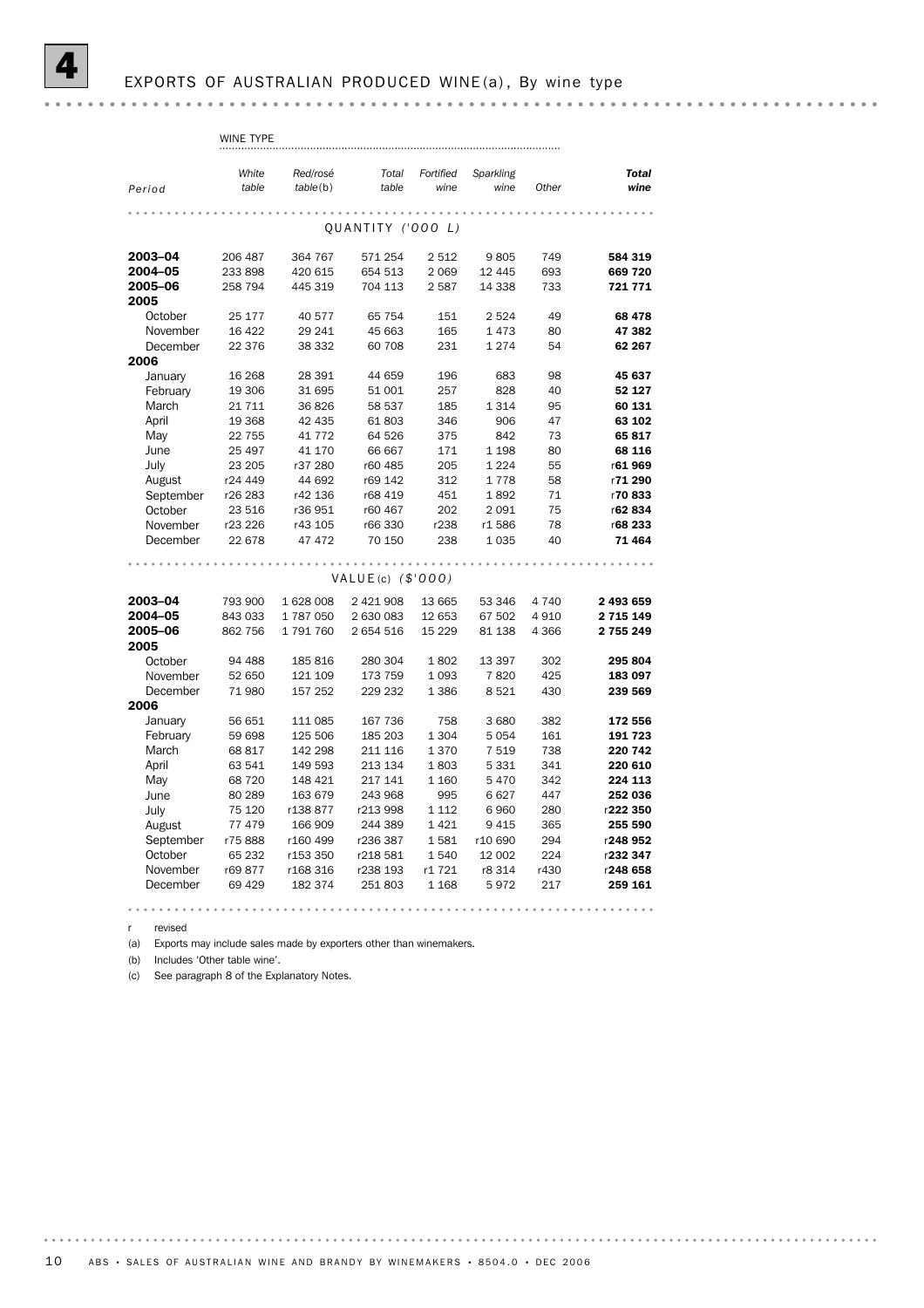### EXPORTS AND IMPORTS OF BRANDY

|           | EXPORTS(a)     |                | IMPORTS(b) |          |
|-----------|----------------|----------------|------------|----------|
|           | Quantity       | Value(c)       | Quantity   | Value(c) |
| Period    | '000 L al      | \$'000         | '000 L al  | \$'000   |
|           |                |                |            |          |
| 2003-04   | 11             | 323            | 540        | 10 4 25  |
| 2004-05   | 18             | 913            | 519        | 9054     |
| 2005-06   | 38             | 2 0 3 7        | 494        | 8590     |
| 2005      |                |                |            |          |
| October   | 4              | 113            | 37         | 794      |
| November  | 10             | 378            | 57         | 1054     |
| December  | 4              | 269            | 55         | 1 1 7 9  |
| 2006      |                |                |            |          |
| January   | 3              | 61             | 43         | 710      |
| February  | $\overline{2}$ | 380            | 30         | 387      |
| March     | $\overline{2}$ | 136            | 45         | 517      |
| April     | $\mathbf{1}$   | 144            | 26         | 384      |
| May       | 3              | 135            | 34         | 696      |
| June      | $\overline{2}$ | 182            | 31         | 487      |
| July      | $\mathbf{1}$   | 154            | 33         | 548      |
| August    |                |                | 34         | 733      |
| September | $\overline{2}$ | 7              | 39         | 725      |
| October   |                | $\overline{4}$ | 41         | 933      |
| November  | $\overline{2}$ | 19             | 51         | 975      |
| December  |                | $\mathbf{1}$   | 54         | 1 3 2 0  |

- nil or rounded to zero (including null cells)

(a) Exports may include sales made by exporters other than winemakers. From March 2004 to July 2006 the Brandy exports included some re-exports due to confidentiality restrictions. From August 2006 the Brandy export figure does not include re-exports.

(b) Imports cleared for home consumption. See paragraph 6 of the Explanatory Notes.

(c) See paragraphs 8 and 9 of the Explanatory Notes.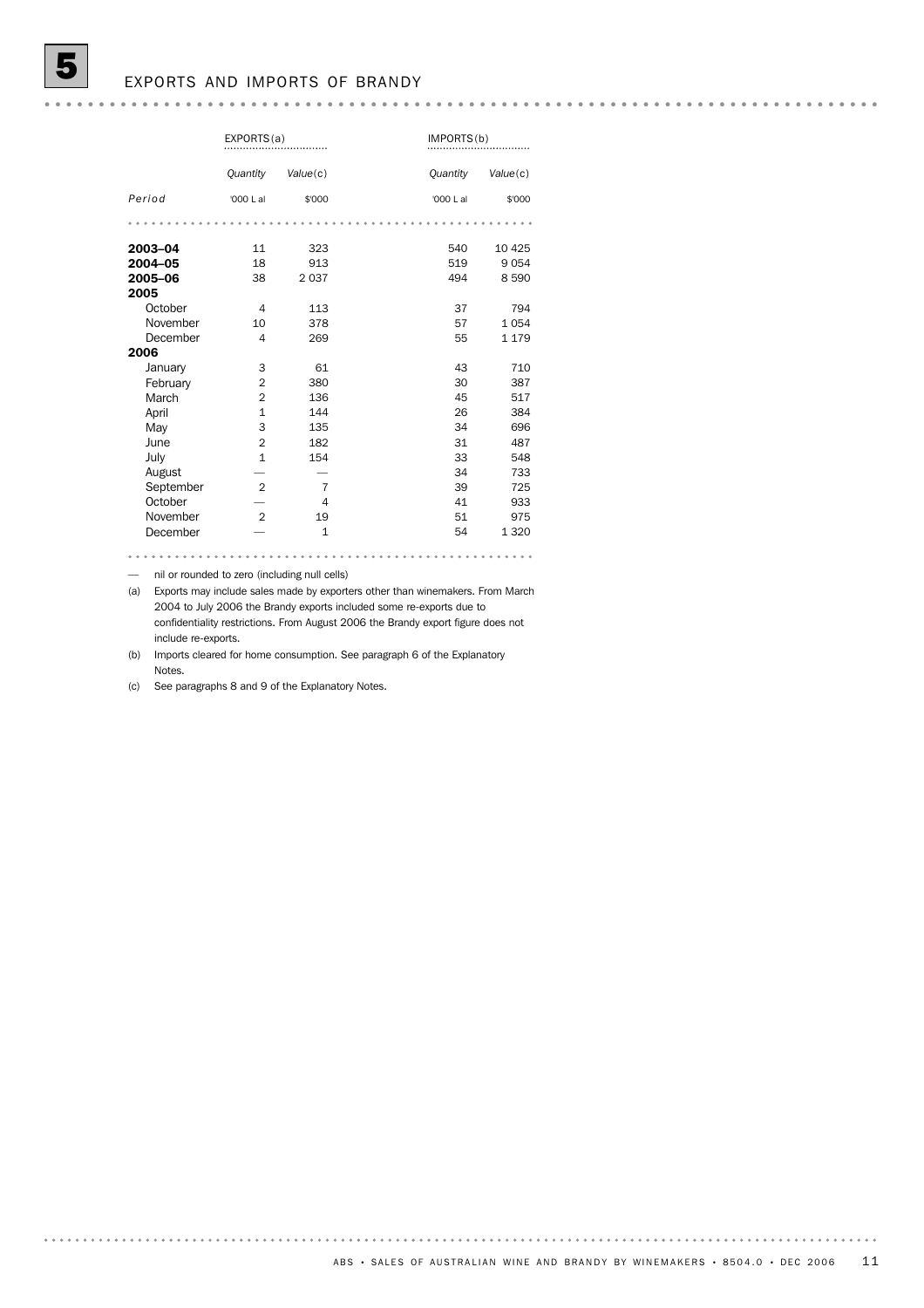# 6 EXPORTS AND IMPORTS, Selected countries(a) —December 2006

|                                                                         | WINE TYPE |              |                 |                          |                                                       |                          | <b>TOTAL WINE</b>                                           |          |
|-------------------------------------------------------------------------|-----------|--------------|-----------------|--------------------------|-------------------------------------------------------|--------------------------|-------------------------------------------------------------|----------|
|                                                                         | White     | Red/rosé     | Total           |                          |                                                       |                          |                                                             |          |
|                                                                         | table     | table(b)     | table           | Fortified                | Sparkling                                             | Other                    | Quantity                                                    | Value(c) |
|                                                                         | '000 L    | '000 L       | '000 L          | '000 L                   | '000 L                                                | '000 L                   | '000 L                                                      | \$'000   |
|                                                                         |           |              | .<br>EXPORTS(d) | .                        | .                                                     |                          |                                                             |          |
| United Kingdom                                                          | 6 2 5 4   | 9958         | 16 212          | 53                       | 314                                                   |                          | 16579                                                       | 59 355   |
| United States of America                                                | 9 3 6 4   | 19 282       | 28 646          | 72                       | 207                                                   | $\mathbf{1}$             | 28 9 26                                                     | 110 520  |
| Canada                                                                  | 1 1 1 3   | 3 2 1 3      | 4 3 2 6         | 45                       | 62                                                    | $\overline{\phantom{0}}$ | 4 4 3 3                                                     | 24 759   |
| Germany, Federal Republic of                                            | 462       | 1749         | 2 2 1 1         | $\overline{\phantom{0}}$ |                                                       |                          | 2 2 1 1                                                     | 3938     |
| New Zealand                                                             | 1377      | 1051         | 2 4 2 7         | 10                       | 200                                                   | 4                        | 2641                                                        | 7 5 1 6  |
| Netherlands                                                             | 506       | 1588         | 2094            | $\mathbf{1}$             | $\mathbf{1}$                                          |                          | 2095                                                        | 4887     |
| Denmark                                                                 | 113       | 984          | 1 0 9 7         | $\overline{\phantom{0}}$ |                                                       |                          | 1098                                                        | 2 3 2 4  |
| Belgium                                                                 | 676       | 1 4 9 8      | 2 1 7 5         | $\mathbf{1}$             | 17                                                    | $\overline{\phantom{0}}$ | 2 1 9 2                                                     | 3 3 4 4  |
| China (excluding Taiwan Province)                                       | 615       | 2924         | 3 5 3 9         | 45                       | 8                                                     | $\mathbf{1}$             | 3593                                                        | 6 0 6 5  |
| Ireland                                                                 | 432       | 558          | 989             | $\overline{\phantom{0}}$ | 20                                                    | $\overline{2}$           | 1011                                                        | 4 5 4 3  |
| Sweden                                                                  | 125       | 474          | 599             | $\mathbf{1}$             | 8                                                     | $\mathbf{1}$             | 608                                                         | 2945     |
| Japan                                                                   | 193       | 581          | 774             | $\mathbf{1}$             | 73                                                    |                          | 848                                                         | 4 2 1 5  |
| France                                                                  | 335       | 578          | 913             | $\overline{\phantom{0}}$ | $\overline{\phantom{0}}$                              |                          | 913                                                         | 1 3 2 2  |
| Singapore                                                               | 166       | 488          | 654             | 2                        | 22                                                    |                          | 678                                                         | 5911     |
| Hong Kong                                                               | 100       | 323          | 423             | $\mathbf{1}$             | 13                                                    | $\overline{\phantom{0}}$ | 437                                                         | 2 7 7 8  |
| Norway                                                                  | 83        | 412          | 495             |                          | 5                                                     |                          | 500                                                         | 2 0 4 1  |
| Finland                                                                 | 44        | 268          | 312             | $\overline{\phantom{0}}$ | 3                                                     |                          | 315                                                         | 1 2 3 6  |
| <b>United Arab Emirates</b>                                             | 71        | 98           | 169             | $\mathbf{1}$             | 12                                                    |                          | 182                                                         | 889      |
| Malaysia                                                                | 34        | 184          | 217             | 2                        | $\overline{2}$                                        |                          | 221                                                         | 1 4 3 6  |
| Taiwan (Province of China)                                              | 18        | 148          | 165             |                          | 6                                                     |                          | 172                                                         | 1 0 9 5  |
| Total other countries(e)                                                | 598       | 1 1 1 4      | 1712            | 4                        | 62                                                    | 32                       | 1810                                                        | 8 0 4 0  |
|                                                                         |           |              |                 |                          |                                                       |                          |                                                             |          |
| <b>Total all countries</b>                                              | 22 678    | 47 472       | 70 150          | 238                      | 1035                                                  | 40                       | 71 464                                                      | 259 161  |
|                                                                         |           |              | IMPORTS (f)     |                          |                                                       |                          |                                                             |          |
| New Zealand                                                             | 1562      | 164          | 1726            |                          | 98                                                    | $\overline{7}$           | 1831                                                        | 14 1 25  |
| Italy                                                                   | 98        | 125          | 223             | 6                        | 227                                                   | 13                       | 469                                                         | 2 3 4 2  |
| France                                                                  | 142       | 86           | 228             | 2                        | 330                                                   | 1                        | 560                                                         | 9 2 5 0  |
| Portugal                                                                | 9         | $\mathbf{1}$ | 10              |                          |                                                       | 27                       | 38                                                          | 144      |
| Spain                                                                   | 10        | 37           | 48              | 8                        | 30                                                    | $\overline{\phantom{0}}$ | 86                                                          | 494      |
| Chile                                                                   | 15        | 42           | 58              |                          | ÷.                                                    | 39                       | 97                                                          | 469      |
| Germany, Federal Republic of                                            | 11        | 5            | 17              | $\overline{\phantom{0}}$ | 5                                                     | 20                       | 41                                                          | 305      |
| South Africa                                                            | 19        | 18           | 38              |                          |                                                       |                          | 38                                                          | 109      |
| Total other countries(e)                                                | 5         | 12           | 16              | $\mathbf{1}$             | 9                                                     | 170                      | 197                                                         | 667      |
| <b>Total All Countries</b>                                              | 1871      | 492          | 2 3 6 3         | 17                       | 699                                                   | 278                      | 3 3 5 7                                                     | 27 904   |
|                                                                         |           |              |                 |                          | .                                                     |                          |                                                             |          |
| nil or rounded to zero (including null cells)                           |           |              | (d)             |                          |                                                       |                          | Exports may include sales made by exporters other than      |          |
| For details on the selection of countries see paragraph 7 of the<br>(a) |           |              |                 | winemakers.              |                                                       |                          |                                                             |          |
| <b>Explanatory Notes.</b>                                               |           |              | (e)             |                          |                                                       |                          | Includes other countries as detailed in Standard Australian |          |
| Includes 'Other table wine'.<br>(b)                                     |           |              |                 |                          | Classification of Countries (SACC) (cat. no. 1269.0). |                          |                                                             |          |

(c) See paragraphs 8 and 9 of the Explanatory notes.

(f) Imports cleared for home consumption. See paragraph 6 of the Explanatory Notes.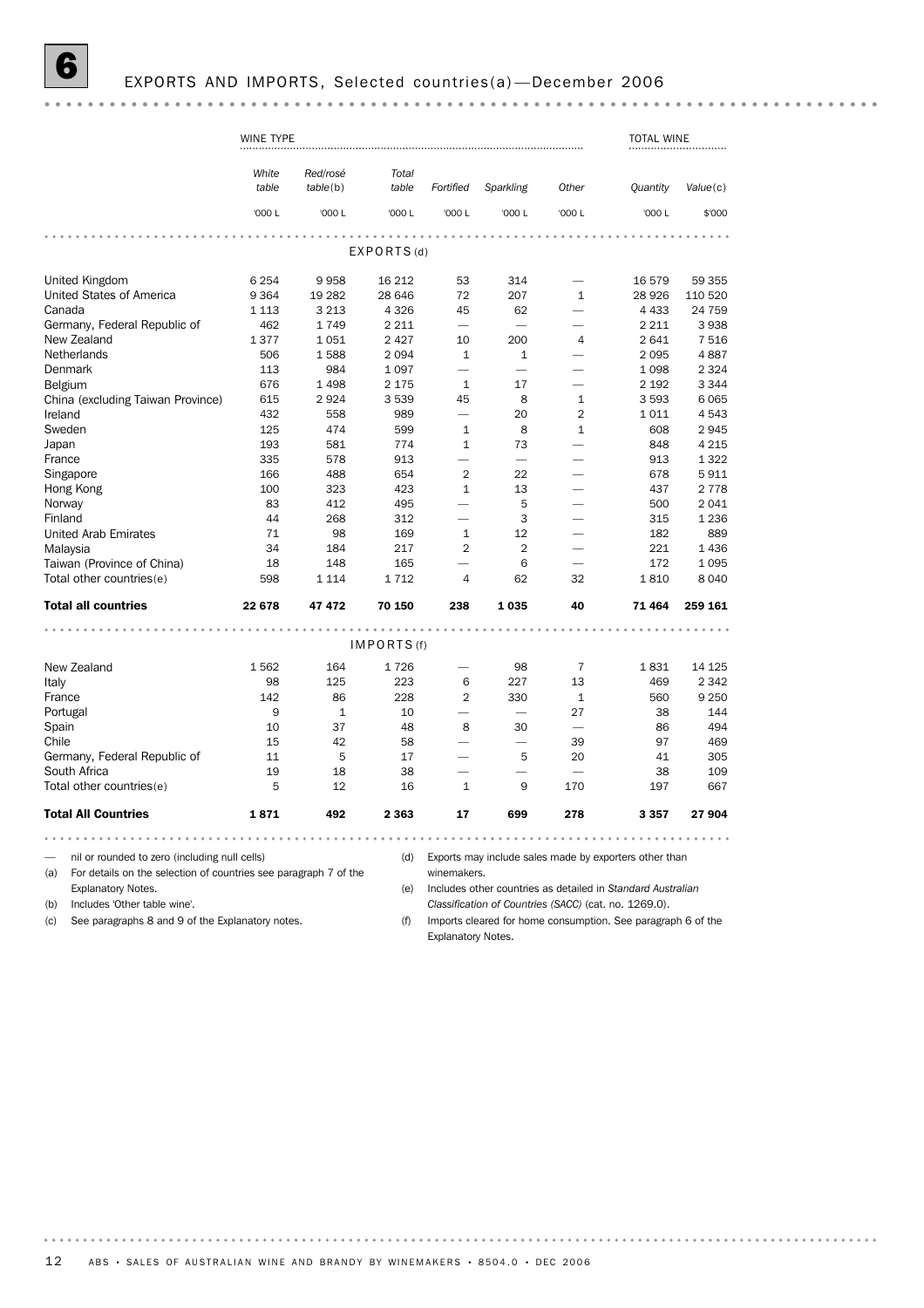

# EXPORTS OF AUSTRALIAN WINE (a), By region

|                 | Oceania    | Europe      |            |                     |           |          |                          |            |
|-----------------|------------|-------------|------------|---------------------|-----------|----------|--------------------------|------------|
|                 | and        | and the     | South-East | North-East          | Northern  |          |                          | European   |
| Period          | Antarctica | former USSR | Asia       | Asia                | America   | Other(b) | <b>Total all regions</b> | Union(c)   |
|                 |            |             |            |                     |           |          |                          |            |
|                 |            |             |            | QUANTITY ('000 L)   |           |          |                          |            |
| 2003-04         | 28 615     | 322 546     | 9333       | 12 3 98             | 207 970   | 3 4 5 7  | 584 319                  | 313 948    |
| 2004-05         | 26 615     | 374 626     | 13 2 30    | 17 279              | 233 171   | 4 7 9 8  | 669 720                  | 368 011    |
| 2005-06         | 28 563     | 393 895     | 10819      | 27 655              | 253 851   | 6987     | 721 771                  | 387 913    |
| 2005            |            |             |            |                     |           |          |                          |            |
| October         | 3 0 5 8    | 40 231      | 1 0 6 3    | 1479                | 22 219    | 428      | 68 478                   | 39 627     |
| November        | 3 3 0 9    | 19 7 35     | 1 1 2 0    | 1667                | 21 184    | 367      | 47 382                   | 19 304     |
| December        | 1 6 4 0    | 28 680      | 1095       | 2 600               | 27 840    | 413      | 62 267                   | 28 036     |
| 2006            |            |             |            |                     |           |          |                          |            |
| January         | 1 1 2 6    | 25 267      | 599        | 875                 | 17 399    | 371      | 45 637                   | 24 843     |
| February        | 2874       | 31 678      | 1 0 6 3    | 1755                | 14 112    | 644      | 52 127                   | 31 203     |
| March           | 3 0 1 0    | 35 634      | 937        | 1538                | 17 480    | 1532     | 60 131                   | 35 012     |
| April           | 2 4 8 9    | 32 931      | 777        | 4898                | 21 4 14   | 592      | 63 102                   | 32 554     |
| May             | 1813       | 32 405      | 848        | 6029                | 24 056    | 667      | 65817                    | 32 003     |
| June            | 2 160      | 33 749      | 858        | 1958                | 28 5 22   | 868      | 68 116                   | 33 495     |
| July            | 2676       | 36 092      | 728        | 3501                | 17812     | 1 1 6 0  | r61969                   | 35 190     |
| August          | 3 1 5 4    | r40 211     | 3 1 0 4    | 3 4 1 5             | 20 933    | 473      | r71 290                  | r39 683    |
| September       | r4 307     | 35 7 14     | 1 2 8 3    | 2578                | r26 270   | 681      | r70833                   | 34 793     |
| October         | 3 3 4 0    | 34 481      | 1 0 8 9    | 2 2 9 9             | r20 952   | 673      | r62834                   | 33 631     |
| November        | r4 190     | r31 711     | r1 094     | r4 180              | r26 430   | 628      | r68 233                  | r31 301    |
| December        | 2 7 7 0    | 28 012      | 1378       | 5 2 7 5             | 33 366    | 664      | 71 4 64                  | 27 254     |
|                 |            |             |            |                     |           |          |                          |            |
|                 |            |             |            | $VALUE(d)$ (\$'000) |           |          |                          |            |
| 2003-04         | 106839     | 1 165 185   | 61869      | 74 274              | 1071017   | 14 474   | 2 493 659                | 1 133 062  |
| 2004-05         | 104 390    | 1 316 533   | 74 717     | 93 667              | 1 106 231 | 19 611   | 2 715 149                | 1 287 7 27 |
| 2005-06<br>2005 | 104 745    | 1 328 880   | 76 232     | 109 242             | 1 109 856 | 26 294   | 2 755 249                | 1 301 499  |
| October         | 14 244     | 152 319     | 6670       | 8614                | 111 312   | 2645     | 295 804                  | 149 187    |
| November        | 14 132     | 64 036      | 7779       | 9 1 4 6             | 86 125    | 1879     | 183 097                  | 62 451     |
| December        | 6844       | 92 299      | 7 3 1 6    | 11 543              | 119674    | 1892     | 239 569                  | 90 232     |
| 2006            |            |             |            |                     |           |          |                          |            |
| January         | 4 157      | 83 5 84     | 4 3 9 3    | 4885                | 73 701    | 1837     | 172 556                  | 81 499     |
| February        | 7615       | 104 626     | 6091       | 7 503               | 63 302    | 2 5 8 6  | 191 723                  | 102 786    |
| March           | 8 4 0 4    | 121 401     | 8046       | 9 2 6 8             | 71 242    | 2 3 8 1  | 220 742                  | 118 914    |
| April           | 6987       | 101 173     | 5 5 5 1    | 10825               | 93 664    | 2 4 1 0  | 220 610                  | 99 525     |
| May             | 7 4 1 6    | 99 915      | 7 2 7 1    | 12 2 85             | 94 980    | 2 2 4 7  | 224 113                  | 97 768     |
| June            | 7860       | 115 950     | 6507       | 8811                | 109839    | 3 0 6 9  | 252 036                  | 114 589    |
| July            | 7678       | 126 354     | 5 2 8 5    | 9058                | r70 669   | 3 3 0 6  | r222 350                 | 123 173    |
| August          | 9944       | 135 102     | 7 0 6 3    | 12 9 26             | 88 185    | 2 3 6 9  | 255 590                  | 132 789    |
| September       | r12078     | 122 025     | 5884       | 11 990              | r94 671   | 2 3 0 5  | r248 952                 | 118 816    |
| October         | 11 249     | 113 165     | 6 1 2 1    | 10 802              | r88 281   | 2 7 2 9  | r232 347                 | 109 677    |
| November        | r12 428    | r107 337    | r7 076     | r13 997             | r105 527  | 2 2 9 2  | r248 658                 | r105 541   |
| December        | 8 1 5 1    | 88 116      | 9536       | 15 5 28             | 135 336   | 2 4 9 4  | 259 161                  | 84 891     |
|                 |            |             |            |                     |           |          |                          |            |

r revised

(a) Exports may include sales made by exporters other than winemakers.

(c) The 'European Union' is not additional to the total and is a component of the

(b) Includes ships' stores and other countries as detailed in *Standard Australian*

*Classification of Countries (SACC)* (cat. no. 1269.0).

'Europe and the former USSR' region. Includes all 25 current members of the European Union.

(d) See paragraph 8 of the Explanatory Notes.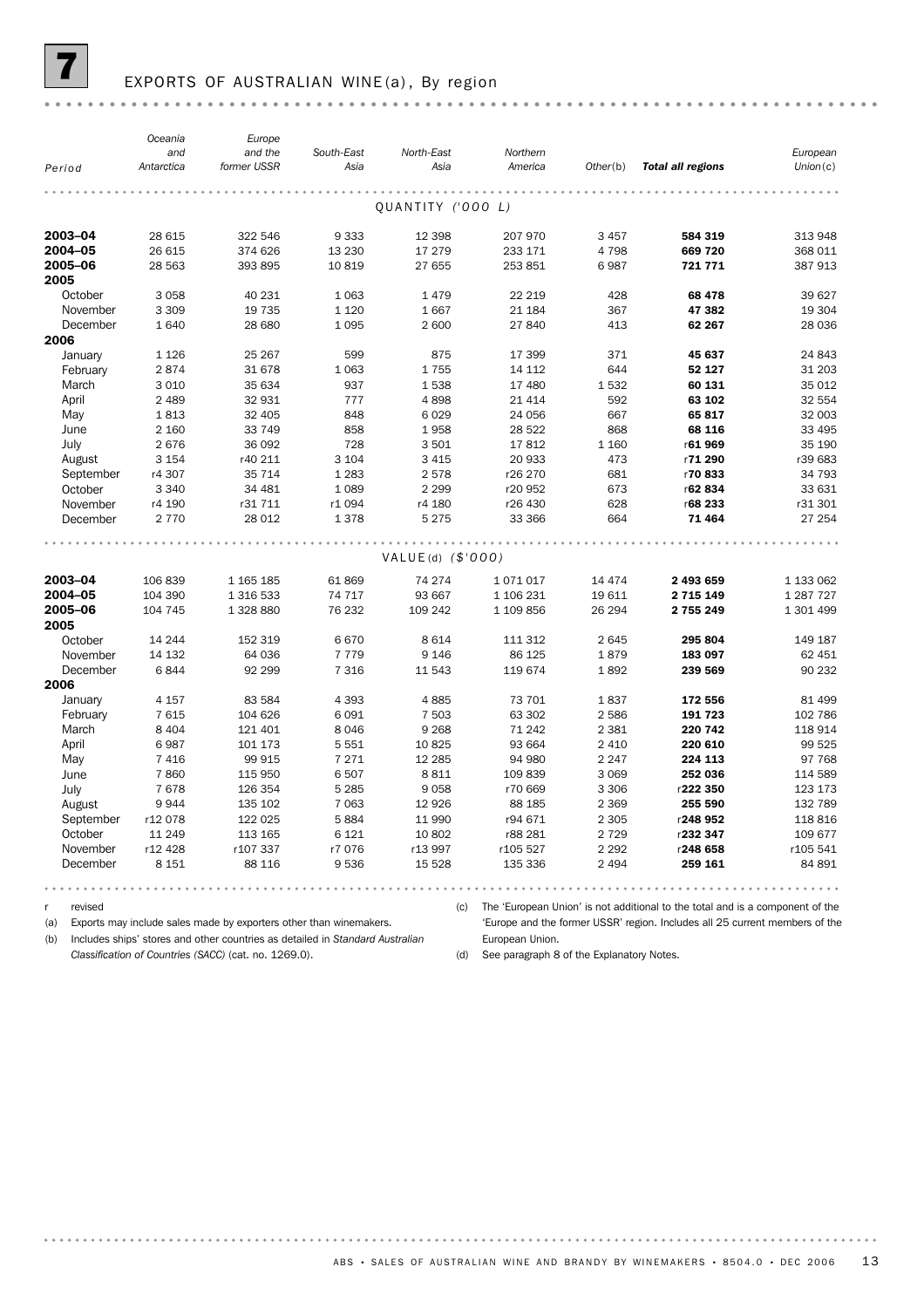|           |         |         |         |          |       |                | Germany, |        |           |                  |
|-----------|---------|---------|---------|----------|-------|----------------|----------|--------|-----------|------------------|
|           |         |         |         |          |       |                | Federal  |        | Total     |                  |
|           | New     |         |         |          |       |                | Republic | South  | other     | <b>Total All</b> |
| Period    | Zealand | Italy   | France  | Portugal | Spain | Chile          | 0f       | Africa | countries | Countries        |
|           |         |         |         |          |       |                |          |        |           |                  |
| 2003-04   | 5629    | 4672    | 3 0 6 4 | 621      | 564   | 249            | 354      | 132    | 3 4 5 3   | 18 7 37          |
| 2004-05   | 9479    | 4937    | 3 4 9 2 | 418      | 684   | 387            | 448      | 179    | 2 1 1 5   | 22 139           |
| 2005-06   | 13 2 28 | 5 4 5 0 | 4563    | 894      | 796   | 476            | 411      | 299    | 1049      | 27 165           |
| 2005      |         |         |         |          |       |                |          |        |           |                  |
| October   | 1374    | 629     | 427     | 39       | 10    | 137            | 60       |        | 119       | 2 7 9 6          |
| November  | 1951    | 933     | 690     | 71       | 100   | 59             | 39       | 104    | 175       | 4 1 2 1          |
| December  | 1964    | 523     | 489     | 185      | 117   | $\overline{2}$ | 19       | 12     | 74        | 3 3 8 5          |
| 2006      |         |         |         |          |       |                |          |        |           |                  |
| January   | 454     | 289     | 402     | 106      | 36    | 17             | 37       | 9      | 46        | 1 3 9 5          |
| February  | 693     | 333     | 306     | 115      | 114   | 9              | 26       | 47     | 64        | 1707             |
| March     | 1 2 7 9 | 376     | 411     | 46       | 48    | 46             | 33       | 56     | 72        | 2 3 6 6          |
| April     | 783     | 288     | 213     | 87       | 36    | 22             | 19       | 5      | 82        | 1535             |
| May       | 819     | 276     | 304     | 32       | 74    | 13             | 52       | 9      | 91        | 1670             |
| June      | 835     | 336     | 468     | 69       | 39    | 80             | 20       | 22     | 81        | 1949             |
| July      | 1 1 2 1 | 396     | 427     | 34       | 69    | $\overline{2}$ | 42       | 12     | 62        | 2 1 6 4          |
| August    | 1 1 1 8 | 444     | 441     | 27       | 84    | 50             | 52       | 10     | 99        | 2 3 2 6          |
| September | r1 455  | 518     | 452     | 73       | 145   | 49             | 80       | 57     | 64        | r2 894           |
| October   | 2 1 4 3 | 626     | 743     | 45       | 67    | 125            | 134      | 93     | 89        | 4 0 6 5          |
| November  | 2 0 0 7 | 885     | 836     | 67       | 113   | 52             | 48       | 83     | 253       | 4 3 4 6          |
| December  | 1831    | 469     | 560     | 38       | 86    | 97             | 41       | 38     | 197       | 3 3 5 7          |

— nil or rounded to zero (including null cells)

(b) For details on the selection of countries see paragraph 7 of the

Explanatory Notes.

r revised

. . . . . . . .

(a) Imports cleared for home consumption. See paragraph 6 of the Explanatory Notes.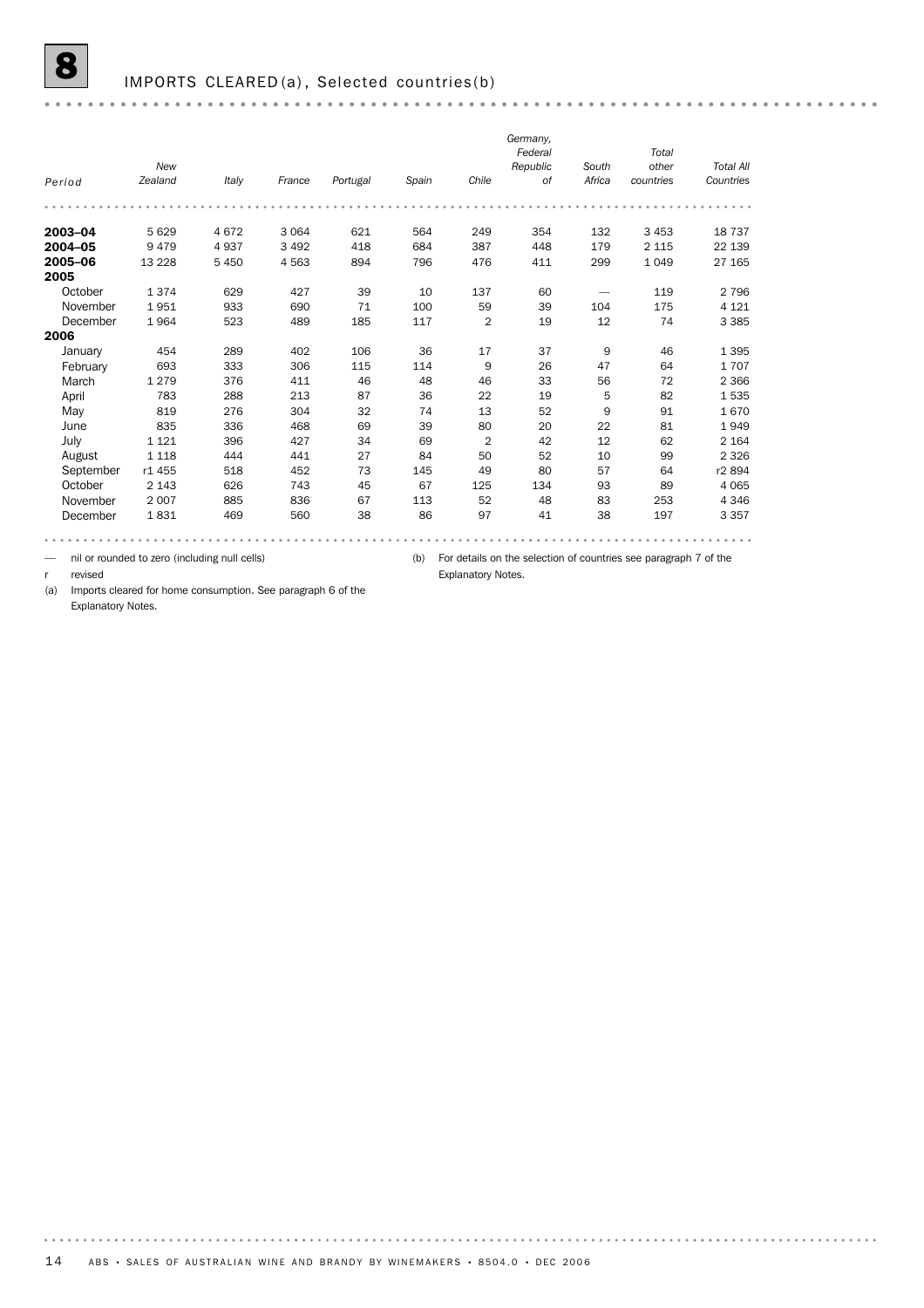|                      | White             | Red/Rosé           | Table              | Fortified      | Sparkling       | Other      | <b>Total</b>      |
|----------------------|-------------------|--------------------|--------------------|----------------|-----------------|------------|-------------------|
| Period               | table             | table(b)           | wine               | wine           | wine            | wine       | wine              |
|                      |                   |                    |                    |                |                 |            |                   |
|                      |                   |                    | QUANTITY ('000 L)  |                |                 |            |                   |
|                      |                   |                    |                    |                |                 |            |                   |
| 2003-04              | 7 7 0 3           | 4 1 1 4            | 11817              | 734            | 4787            | 1 3 9 9    | 18737             |
| 2004-05              | 10 502            | 4 2 8 0            | 14 782             | 253            | 5 1 8 7         | 1918       | 22 139            |
| 2005-06              | 12 996            | 6 601              | 19 5 97            | 133            | 5924            | 1511       | 27 165            |
| 2005                 |                   |                    |                    |                |                 |            |                   |
| October              | 1 1 7 7           | 425                | 1602               | 9              | 988             | 198        | 2796              |
| November             | 1897              | 903                | 2800               | 16             | 987             | 318        | 4 1 2 1           |
| December             | 1 3 8 2           | 1 1 8 2            | 2 5 6 3            | 19             | 644             | 160        | 3 3 8 5           |
| 2006                 |                   |                    |                    |                |                 |            |                   |
| January              | 486               | 407                | 893                | 18             | 322             | 162        | 1395              |
| February             | 808               | 490                | 1 2 9 9            | $\overline{2}$ | 325             | 82         | 1707              |
| March                | 1421              | 552                | 1973               | 21             | 300             | 72         | 2 3 6 6           |
| April                | 860               | 375                | 1 2 3 5            | 5              | 214             | 81         | 1535              |
| May                  | 899               | 421                | 1 3 2 0            | $\overline{4}$ | 288             | 58         | 1670              |
| June                 | 973               | 506                | 1 4 8 0            | $\overline{4}$ | 419             | 46         | 1949              |
| July                 | 1 1 7 6           | 384                | 1560               | 11             | 503             | 90         | 2 1 6 4           |
| August               | 1 3 4 9           | 418                | 1767               | 13             | 475             | 71         | 2 3 2 6           |
| September            | r1588             | 591                | r2 179             | 12             | 625             | 78         | r2894             |
| October              | 2 4 0 6           | 766                | 3 17 1             | $\overline{7}$ | 768             | 118        | 4 0 6 5           |
| November             | 2088              | 870                | 2958               | $\overline{4}$ | 1 2 6 6         | 118        | 4 3 4 6           |
| December             | 1871              | 492                | 2 3 6 3            | 17             | 699             | 278        | 3 3 5 7           |
|                      |                   |                    |                    |                |                 |            |                   |
|                      |                   |                    | VALUE(c) (\$'000)  |                |                 |            |                   |
|                      |                   |                    |                    |                |                 |            |                   |
| 2003-04              | 50 345            | 29 541             | 79 886             | 2 0 6 5        | 64 995          | 5459       | 152 405           |
| 2004-05              | 78 4 28           | 30 510             | 108 937            | 1728           | 68 063          | 9512       | 188 240           |
| 2005-06              | 105 647           | 39 580             | 145 227            | 1 1 0 7        | 80 716          | 7 1 3 6    | 234 186           |
| 2005                 |                   |                    |                    |                |                 |            |                   |
| October              | 8 4 5 1           | 2799               | 11 251             | 189            | 10 40 5         | 1078       | 22923             |
| November             | 14 7 10           | 4 7 7 8            | 19 488             | 97             | 10 466          | 1665       | 31716             |
| December             | 10 625            | 4579               | 15 204             | 148            | 10 255          | 762        | 26 369            |
| 2006                 |                   |                    |                    |                |                 |            |                   |
| January              | 4 703             | 2 2 9 2<br>2 5 6 4 | 6996               | 129            | 6 2 3 6         | 729        | 14 089<br>14891   |
| February<br>March    | 7 6 6 0           |                    | 10 2 24<br>15 3 54 | 21             | 4 3 1 8<br>4553 | 327<br>290 | 20 284            |
|                      | 12 208<br>7 1 7 4 | 3 1 4 6<br>2804    | 9978               | 87<br>42       | 4 3 4 7         | 345        | 14 711            |
| April                | 7696              | 3 0 2 3            | 10 7 19            | 56             | 4 7 5 1         | 262        | 15 788            |
| May                  |                   |                    |                    |                |                 | 194        | 17 229            |
| June                 | 7 4 1 2<br>9930   | 3511<br>3 3 5 1    | 10 923<br>13 2 8 1 | 33<br>88       | 6079<br>4 5 0 4 | 384        | 18 257            |
| July<br>August       | 11 003            | 4 2 1 4            | 15 217             | 192            | 6 9 0 2         | 398        | 22 709            |
|                      |                   | 4 3 2 8            |                    | 93             |                 |            |                   |
| September<br>October | r14 269<br>19 005 | 4 7 3 3            | r18 597<br>23 738  | 52             | 7 702<br>12 398 | 386<br>465 | r26 779<br>36 654 |
| November             | 17 752            | 5 0 9 0            | 22 842             | 43             | 15 756          | r503       | r39 144           |
| December             | 14 263            | 3502               | 17 765             | 181            | 9 0 68          | 891        | 27 904            |
|                      |                   |                    |                    |                |                 |            |                   |
|                      |                   |                    |                    |                |                 |            |                   |

WINE TYPE

r revised

(a) Imports cleared for home consumption. See paragraph 5 of the Explanatory Notes.

(b) Includes "Other table wine'.

(c) See paragraph 9 of the Explanatory Notes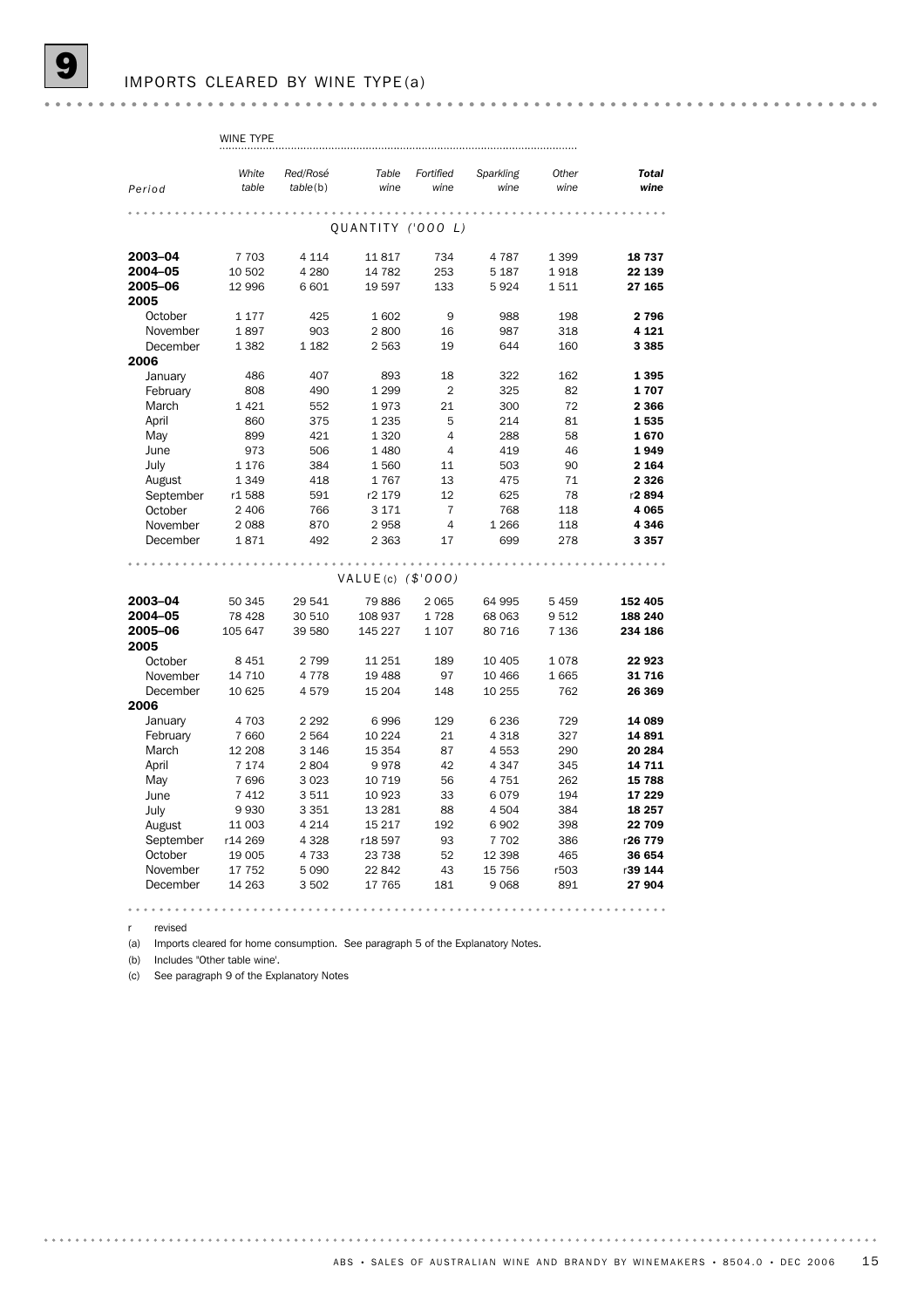# EXPLANATORY NOTES

| <b>INTRODUCTION</b> | 1 The information shown in this publication for the domestic sales of Australian<br>produced wine is obtained directly from winemakers by means of a mail collection. The<br>brandy sales figures shown represent quantities on which excise duty was paid, i.e. the<br>quantity of brandy released for sale. Statistics relating to import clearances and exports<br>are based on information provided to the Australian Customs Service by importers,<br>exporters and their agents.                                                                                                                                                                                                                                                                                                                                                                                                                                                                                                                     |
|---------------------|------------------------------------------------------------------------------------------------------------------------------------------------------------------------------------------------------------------------------------------------------------------------------------------------------------------------------------------------------------------------------------------------------------------------------------------------------------------------------------------------------------------------------------------------------------------------------------------------------------------------------------------------------------------------------------------------------------------------------------------------------------------------------------------------------------------------------------------------------------------------------------------------------------------------------------------------------------------------------------------------------------|
| SCOPE AND COVERAGE  | $\mathbf 2$<br>The information on domestic sales of Australian produced wine is obtained from<br>winemaking enterprises with sales of 250,000 litres or more in either of the previous<br>two financial years. These account for approximately 94% of total wine sales. All sales<br>data are collected on an Australia-wide basis only and state figures are therefore not<br>available.                                                                                                                                                                                                                                                                                                                                                                                                                                                                                                                                                                                                                  |
|                     | 3<br>Tables 1-3 include all sales by winemakers (within the scope of the collection) with<br>the exception of exports, sales for ships' stores, sales of imported wine and brandy and<br>inter-winery sales, the last exclusion being necessary to avoid duplication in the<br>published figures. From July 1998 the definition for table wine in the glass container<br>categories changed from '1 litre and under' to 'less than 2 litres'. This series has been<br>retained as the contribution of the over 1 litre but under 2 litres containers (such as table<br>wine in magnum sized bottles) is believed to have been less than 1%. There is an<br>expectation this contribution will increase in the future. This has a consequential effect<br>for the 'other containers' category which includes glass containers 2 litres and over from<br>July 1998 (prior to this it was glass over 1 litre). This series will also be retained.                                                             |
|                     | 4 From July 2000, the category 'Flavoured wine' has been changed to 'Other wine<br>products'. This change reflects the inclusion of de-alcoholised, low and reduced alcohol<br>wines in the category. These wine types were previously included in 'Table wine'. While<br>it is expected that the effect on the 'Table wine' series resulting from this change will be<br>insignificant, care should be taken in comparing 'Flavoured wine' with 'Other wine<br>products'.                                                                                                                                                                                                                                                                                                                                                                                                                                                                                                                                 |
| IMPORTS AND EXPORTS | Figures relating to international trade in wine and brandy are presented in tables 4–9<br>5.<br>to provide a basis for assessing the overall wine market. ABS procedures are designed to<br>ensure that sufficient editing is undertaken to guarantee the quality and integrity of trade<br>statistics to at least the six-digit Harmonized Commodity Description and Coding System<br>(HS) level. After the release of monthly trade statistics, the ABS may receive a number of<br>client requests to investigate cases of possible misreporting. Most relate to potential<br>errors at the more detailed levels of the commodity classification. Client requests for data<br>investigations of this type will be undertaken free of charge if data at the six-digit level of<br>the HS are affected. Otherwise investigations will only be considered if the value of the<br>aggregate data queried exceeds \$250,000 in each month queried, and the cost of the<br>investigation is met by the client. |
|                     | 6 Imports cleared for home consumption (including re-imports, that is, goods<br>originating in Australia that have been exported but then returned to source) comprise<br>those goods entered for home consumption, together with goods cleared from Customs<br>warehouses. Exports of Australian produce are defined as exports of goods, materials or<br>articles which have been produced, manufactured or partly manufactured in Australia.<br>Due to a change in the Customs Tariff codes implemented in July 1999 and July 2000, the<br>wine type categories are not necessarily comparable with earlier data.                                                                                                                                                                                                                                                                                                                                                                                       |
|                     | 7 In order to retain stability in the time-series of data, the selection of countries for<br>which exports and imports data has been presented has been based upon the level of<br>annual imports or exports from the previous financial year.                                                                                                                                                                                                                                                                                                                                                                                                                                                                                                                                                                                                                                                                                                                                                             |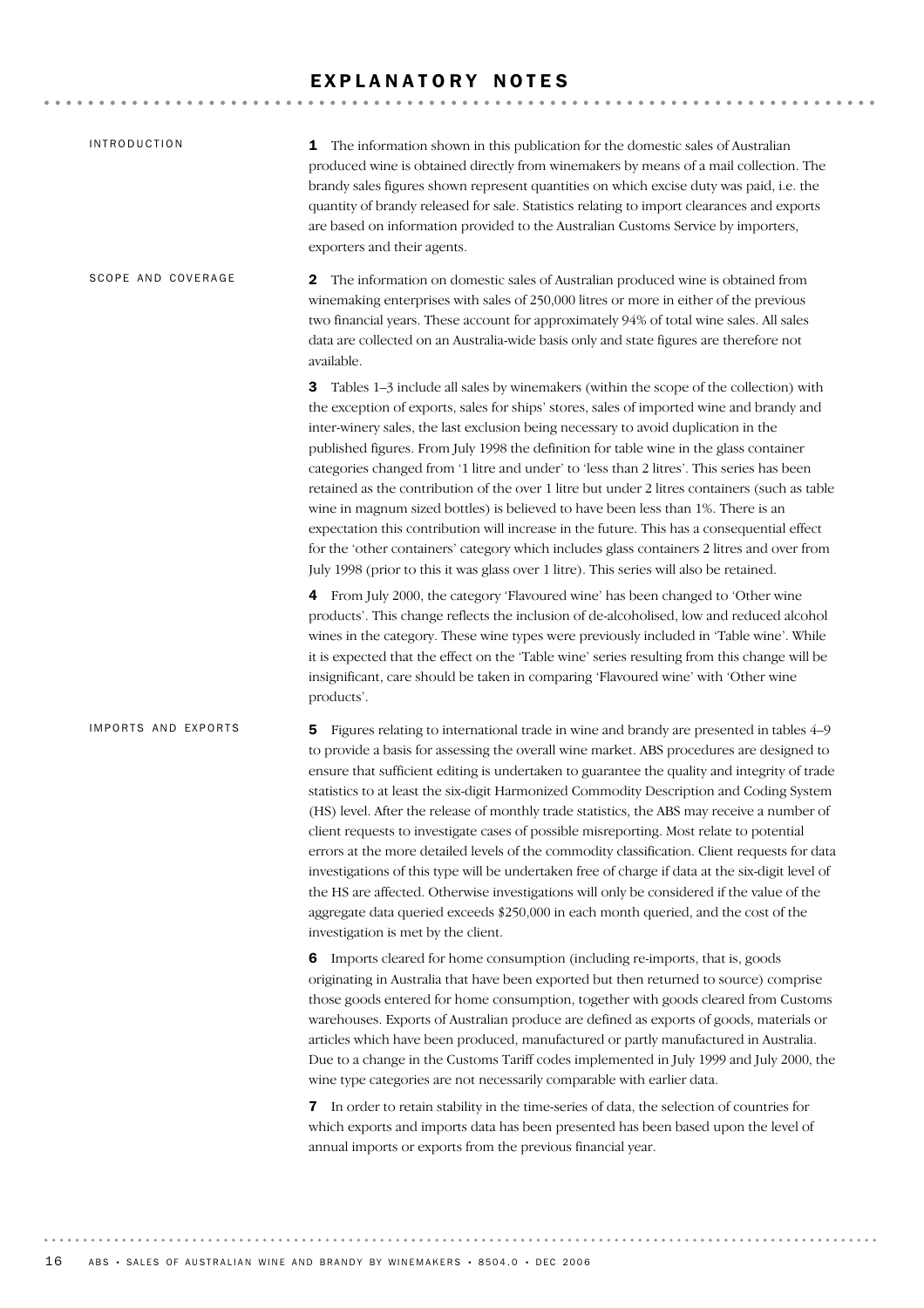# E X P L A N A T O R Y N O T E S *continued*

| IMPORTS AND EXPORTS<br>continued                  | The value of exports is the free on board (f.o.b.) transactions value of the goods<br>8<br>expressed in Australian dollars. The ABS converts foreign currency f.o.b. values to<br>Australian dollars using the exchange rate prevailing on the date of departure shown on<br>the export manifest.                                                                                                                                                                                                                                                                    |
|---------------------------------------------------|----------------------------------------------------------------------------------------------------------------------------------------------------------------------------------------------------------------------------------------------------------------------------------------------------------------------------------------------------------------------------------------------------------------------------------------------------------------------------------------------------------------------------------------------------------------------|
|                                                   | The value of imports is the Australian customs value. Goods are valued at the point<br>9<br>of containerisation (in most cases) or the port of shipment, or at the customs frontier of<br>the exporting country, whichever comes first.                                                                                                                                                                                                                                                                                                                              |
|                                                   | 10 For details of currency conversion procedures for wine export values, please refer<br>to 2.34 and 2.35 of International Merchandise Trade, Australia; Concepts, Sources and<br>Methods, 2001 (cat. no. 5489.0). Goods invoiced in one of six major foreign currencies<br>are converted to Australian dollars by the Australian Bureau of Statistics. Sales in other<br>foreign currencies are converted by the exporter to Australian dollars.                                                                                                                    |
| SEASONALLY ADJUSTED AND<br><b>TREND ESTIMATES</b> | <b>11</b> Seasonal adjustment is a means of removing the estimated effects of normal<br>seasonal variation from the series so that the effects of other influences can be more<br>clearly recognised. Seasonal adjustment does not remove from the series the effect of<br>irregular influences (e.g. abnormal weather and industrial disputes).                                                                                                                                                                                                                     |
|                                                   | <b>12</b> The seasonally adjusted estimates in this publication have been produced using a<br>concurrent methodology whereby the seasonal factors are revised each month to take<br>into account the seasonality exhibited by the latest observation. A more detailed review<br>is conducted annually.                                                                                                                                                                                                                                                               |
|                                                   | 13 The overall degree of revision to the seasonally adjusted estimates is expected to be<br>less on average than would be the case with annual reanalysis only. However, the nature<br>of the seasonal adjustment process is such that the magnitude of some revisions<br>resulting from each adjustment may be quite significant, especially towards the end of<br>the series. For this reason additional care should be exercised when interpreting<br>movements in seasonally adjusted data for recent months.                                                    |
|                                                   | 14 The smoothing of seasonally adjusted series to create trend estimates is a means of<br>reducing the impact of the irregular component of the series. The trend estimates of<br>wine sales have been derived by applying a 13-term Henderson weighted moving average<br>to the seasonally adjusted series.                                                                                                                                                                                                                                                         |
|                                                   | 15 For further information, see Information Paper: A Guide to Interpreting Time<br>Series — Monitoring Trends (cat. no. 1349.0) or contact the Director, Time Series<br>Analysis on Canberra (02) 6252 5132.                                                                                                                                                                                                                                                                                                                                                         |
| ACKNOWLEDGMENT                                    | <b>16</b> ABS publications draw extensively on information provided freely by individuals,<br>businesses, governments and other organisations. Their continued cooperation is very<br>much appreciated: without it, the wide range of statistics published by the ABS would<br>not be available. Information received by the ABS is treated in strict confidence as<br>required by the Census and Statistics Act 1905.                                                                                                                                               |
| RELATED PUBLICATIONS                              | 17 Another ABS publication which may be of interest is the Australian Wine and<br>Grape Industry (cat. no. 1329.0). This is a statistical compendium of Australia's wine and<br>grape industries containing information on: area of vines and production of grapes by<br>region; wine production and grapes crushed by region; structure of the wine<br>manufacturing industries; stocks of wine held by winemakers at 30 June; domestic wine<br>sales; exports and imports of wine; price indexes of grapes and wine; consumption of<br>wine and world comparisons. |
|                                                   | 18 Current publications and other products by the ABS are listed in the Catalogue of<br>Publications and Products (cat. no. 1101.0). The Catalogue is available from any ABS<br>office or the ABS web site <http: www.abs.gov.au="">. The ABS also issues a daily Release<br/>Advice on the web site which details products to be released in the week ahead.</http:>                                                                                                                                                                                                |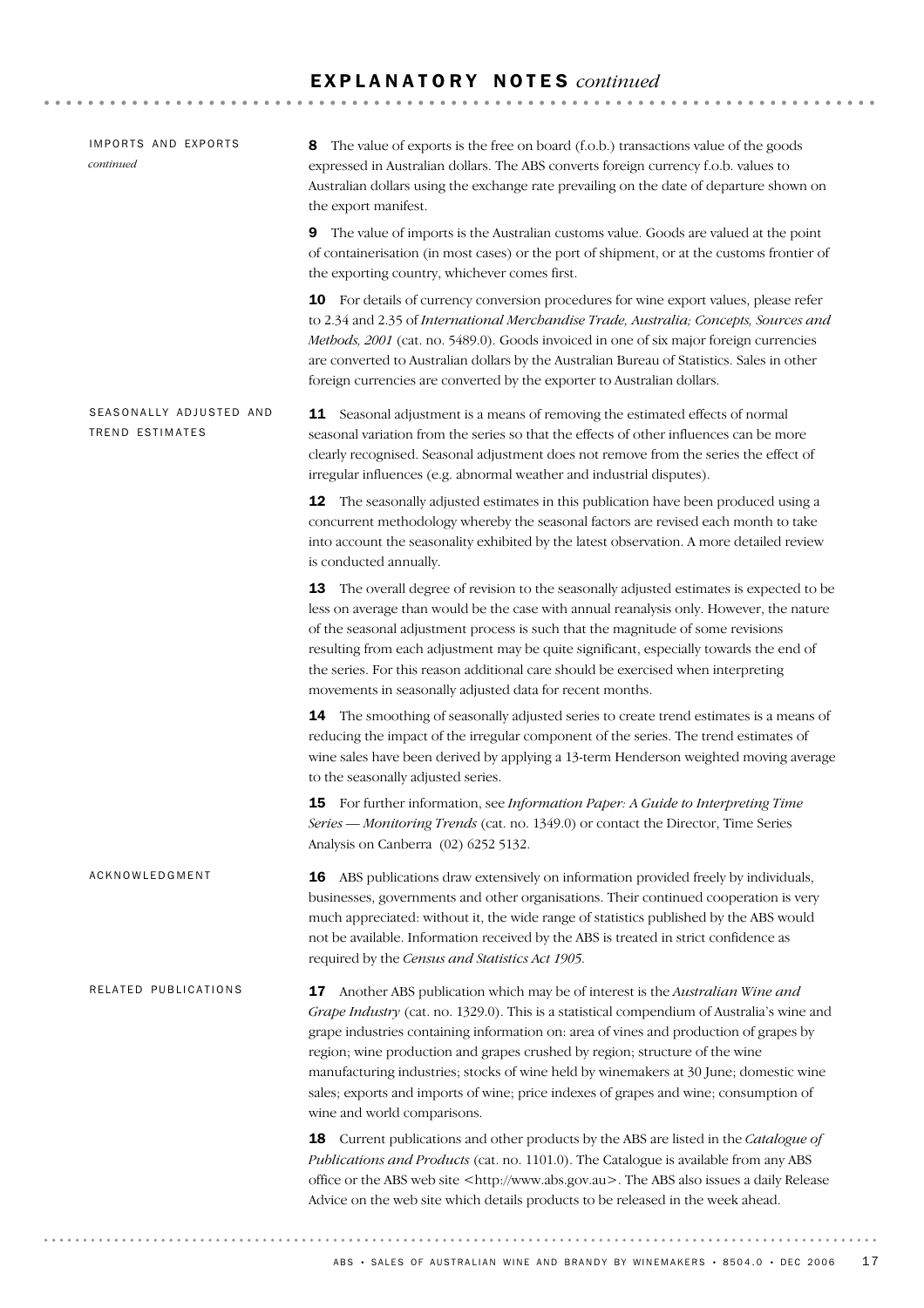### GLOSSARY

| Carbonated wine                         | Wine which has dissolved carbon dioxide and the carbon dioxide is added artificially to<br>the wine.                                                                                                                                                                                                                                                   |
|-----------------------------------------|--------------------------------------------------------------------------------------------------------------------------------------------------------------------------------------------------------------------------------------------------------------------------------------------------------------------------------------------------------|
| Domestic sales                          | All sales of Australian produced wine by winemakers within the scope of the survey<br>whether they be wholesale or retail sales, or bulk sales to other wineries outside of the<br>scope of the survey. Excluded are inter-winery sales, sales to ships' stores and the<br>volume of imported wine blended with Australian wine and sold domestically. |
| <b>Exports</b>                          | Exports of wine to overseas ports including sales made by exporters and wine producers.                                                                                                                                                                                                                                                                |
| Fortified wine                          | Wine to which grape spirit, brandy or both has been added, thereby adding alcoholic<br>strength and precluding further fermentation. Fortified wine must contain at least<br>150 millilitres/litre and not more than 200 millilitres/litre of ethanol at 20° Centigrade.                                                                               |
| Grape spirit                            | Spirit obtained from the distillation of wine or by-products of winemaking or the<br>fermented liquor of a mash of dried grapes and contains methanol in a proportion not<br>exceeding 3 grams per litre at 20° Centigrade of the ethanol content.                                                                                                     |
| Imports cleared for home<br>consumption | Imported goods brought into the country for consumption or further processing, but<br>excluding goods imported with the reasonable expectation of re-export within a limited<br>time.                                                                                                                                                                  |
| Other containers                        | All other wine packaging except glass bottles containing less than 2 litres and soft packs.<br>Included in this category are glass containers greater than 2 litres, cans and bulk wine in<br>tankers or other such containers.                                                                                                                        |
| Other wine products                     | Products such as flavoured wine, cocktails, marsala, aperitif and tonic wines.<br>De-alcoholised, low and reduced alcohol wines are also included.                                                                                                                                                                                                     |
| Soft packs                              | A container type including all collapsible packs whether plastic or of other material.                                                                                                                                                                                                                                                                 |
| Sparkling                               | A product consisting of wine that by complete or partial fermentation of contained<br>sugars has become surcharged with carbon dioxide.                                                                                                                                                                                                                |
| Table wine                              | A product of the complete or partial fermentation of fresh grapes or products derived<br>solely from fresh grapes.                                                                                                                                                                                                                                     |
| Total other wine                        | Includes fortified wines such as sherry, port, muscat, madiera, tokay and white port etc.,<br>sparkling wines both bottle and bulk fermentated, carbonated wine, vermouth and other<br>wine products such as flavoured wine, cocktails, marsala, aperitif and tonic wines,<br>de-alcoholised and low or reduced alcohol wines.                         |